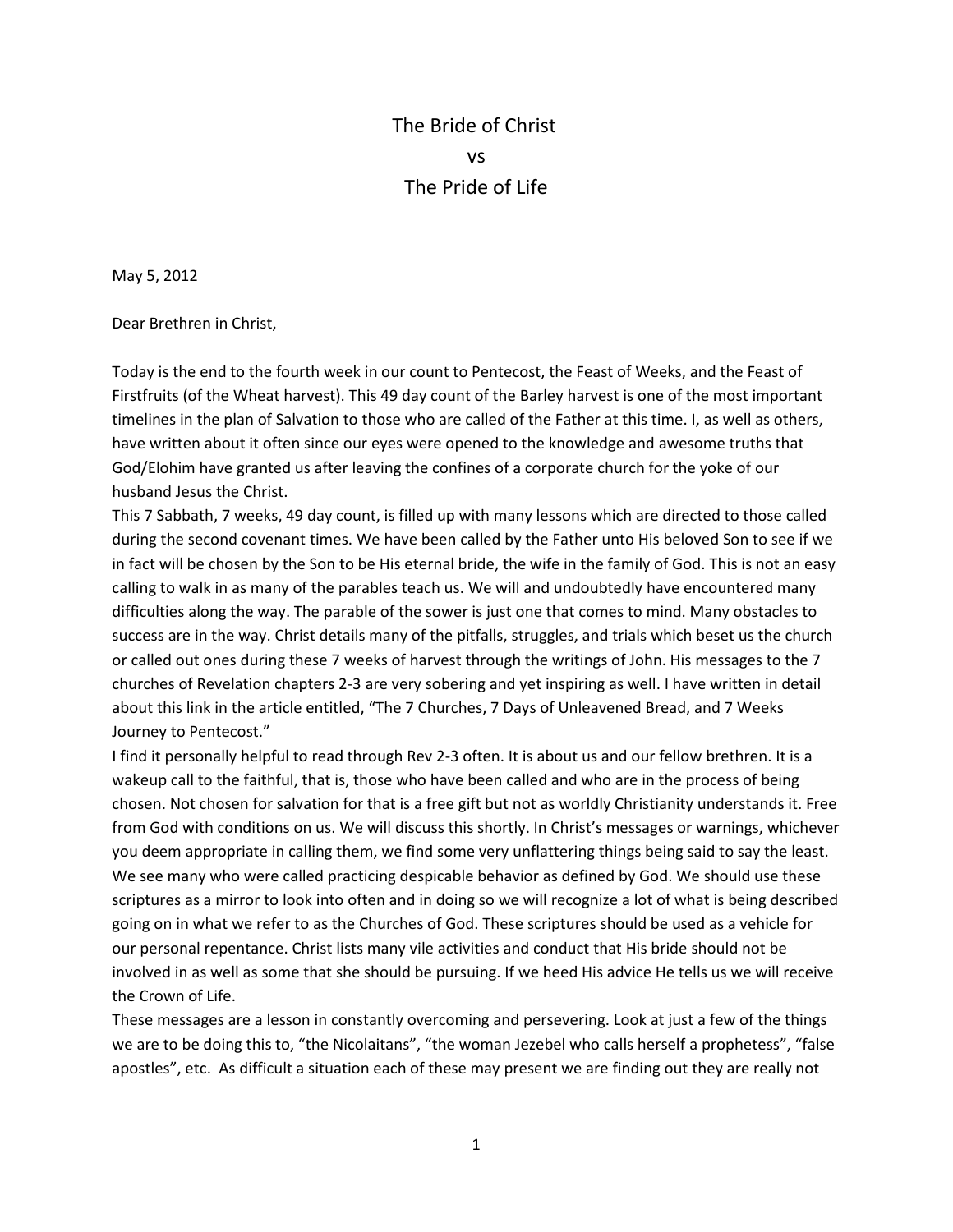the most difficult tasks placed before us. The most difficult are the very personal overcoming's such as "keeping our first love" or rejecting and overcoming "the Pride of Life."

We are to be holding fast to our Husband to be able to do all this overcoming and persevering. We are to live by every word which proceeds from the mouth of God. We must follow Him wherever He goes and no other. It is a humble walk but not a weak walk. We are to be girded with His strength just as He was with His Fathers. Christ is working with those called by the Father to see if we are compatible to Him. Those chosen by Him will be functioning in the responsibilities of the wife in the household of God the Father, being married to Jesus Christ the Lamb of God for eternity. That chosen bride is equated to a woman of great value. Satan understands this and is working feverishly to try and prevent it. He is doing so with every lying wonder of deception he can muster. He is redefining the perception of the role of a woman in society as well as in the family and in Christianity. If he were to be successful in his evil attempt there would not be a virtuous woman to be found based on Gods definition of such. However, we do have the Word of God and it clearly tells us Satan will fail, but will cause tremendous havoc in his unholy pursuit. The results of his evil undertakings can be seen all around us. Many "modern women" who profess to be "Christian" conduct themselves contrary to scripture. That is the direct result of the deceptive work of the prince of the power of the air injecting prideful attitudes into our minds. The world around us promotes and packages the image of a woman as being beautiful to look upon and completely self-reliant. No humble toads allowed! Of course that is not what our Creator is looking for. Her beauty is far more than skin deep and her reliance on Him is beyond measure. We are to be in the world but not of the world. A simple reminder we should recite to ourselves often.

I am often drawn to the parable of the wedding supper in Matthew 22: 1-14. He sums it up by stating, "Many are called but few chosen." That is of course referring to the function of the bride in the patriarchal Fathers household.

The physical pattern and description of what a virtuous wife and bride should be are written about throughout the scriptures so we will be without excuse as to our behavior as such. These are all a type of what God expects of us in our calling and choosing. However those qualifying attributes of an acceptable wife to God are rejected by many modern women because of the Pride of Life. Please understand that this is not picking on women time here. I am focusing on women because the functions to be fulfilled in this calling are that of a wife in the household. All of us men who are called at this time are also called to those functions and responsibilities. Judging from what some in the churches profess I think they actually envision themselves qualifying for the function of the husband. Sorry boys that role is filled by our Head, Jesus the Christ. Many men do not consider the attributes of the bride to be connected to their conduct and thus qualifying. If they keep that up they will fall far short and be disqualified. There are men in the churches who by their actions and attitudes actually discourage their wives from going on to attaining success. That is reckless endangerment and it will be dealt with by their wives spiritual Husband in the future.

Satan has been so good at redefining societal norms by his trickery, deceit, and lying wonders that he has completely repackaged the vision of a Christian woman. This new creation rejects the biblical role of a woman. She is now vested with undertaking functions assigned to a man in the body by Christ. The traditional role of a woman is rejected in modern societies today. The act of marrying, being a home maker, raising children, willingly yielding to one's own husband are considered to be unfulfilling, menial, and downright foolish by many. Of course many men in society have contributed to this greatly by their

2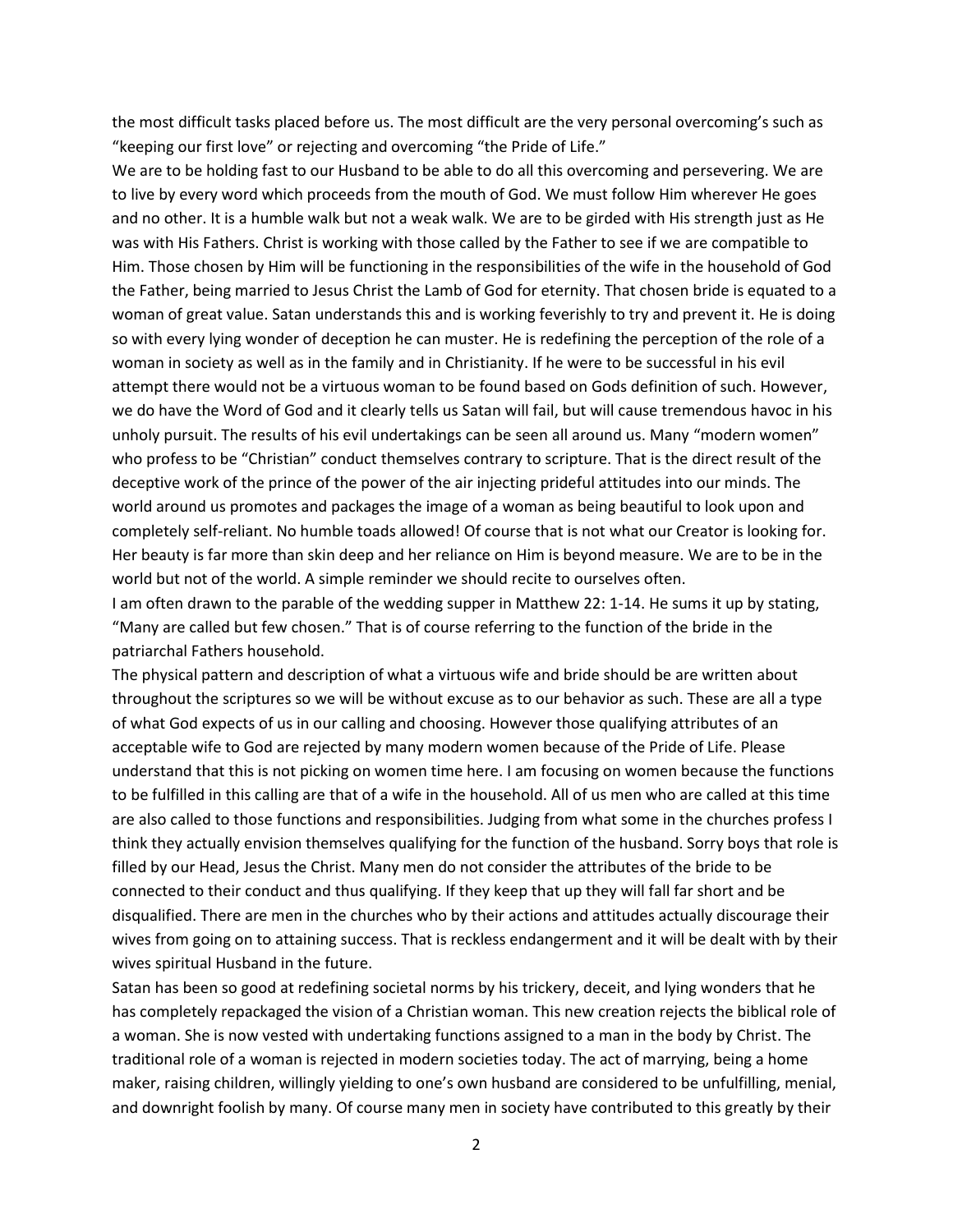conduct. Unfortunately many women today who are looking for a possible traditional husband are greatly discouraged. Many are forced to choose from an inferior cast or remain single. Those who do marry have a 1 in 2 chance of being a future statistic of divorce and a single mother while bozo goes off to find a newer version. Our society is in great danger of completely collapsing as to the family. Without a traditional father and mother role children are in danger of being devoured by those who are perverted to Satan's way.

I grew up in a single mother home. My brother and sister and I were raised by my mom and my grandmother. My progenitor (certainly not qualified as a father) left when I was three. Mom had to attempt to fill the role of provider and mother at the same time. She did not want this but did her best with grandma's help. She paid a heavy price for doing so in many ways. What she gave to us was a work ethic, which was instilled into us by her example. Unfortunately today many women who find themselves in similar circumstances make the decision to let another man into their lives with a loose commitment if any, and then all suffer for it. At times it does work out if a firm commitment is sought and given from all parties but that is becoming rarer by the day. My reason for bringing this up is to state that a woman's role is different from that of a man in the family. Can a man do a woman's job and a woman do a man's job in such? Yes, the exceptional ones can but only in a limited way. Because someone can do something even in a limited way does that mean they have a responsibility to do it? Absolutely not is the answer. Only under very extreme circumstances should that be considered for it does not fulfill the pattern of God in creation or command. There should be no pride or vanity in it. If we are to be pleasing to Christ we must want to fulfill our calling in the role and function we were called in. He sets the rules in the household. This does not mean that we are to forego growing in grace and knowledge for that too is a command and promise to us.

Satan knows his craft very well. He knows what God/Elohim are doing here on earth. He can even recite it from scripture but for all his power he can't truly understand it, for the whole precept is alien to him because of his prideful, self-centered, deviant, twisted mind. However he has a part to play in it for he is being used as a tool which is assisting in bringing about the perfecting of the bride of Christ the second Eve. As such we who are called at this time have a lot of holding fast and overcoming and persevering to do. It is a constant struggle as we draw closer to the time of the final Pentecost as depicted in scripture and the seven week count. As that time draws closer Satan will in all his vanity suddenly realize what the scriptures say about him, and the sky will fall and persecutions begin resulting in terrible grief to many. We in the body need to come to grips with the depth of our calling. Unfortunately many are just focusing on or reciting salvation. They beat to death that salvation is a free gift and that we can't earn it. How mature, how brilliant! How short sighted!!! Yes salvation is a free gift **only if it is given!** There is no guarantee it will be given to each and every one of us. There is a Lake of Fire referenced often as one of the outcomes. If we do not complete the basic tenants of what God demands of us as to keeping the household rules of the Father then we will not be a part of His family in any role let alone the bride. Salvation is OFFERED to all, but not to ALL at this time. Regardless of when it is offered it will come with conditions. If we are willing to yield to God and the rules They live by then it will be offered to us. I would give gifts to my children when they were young and for that matter still do. Much of the time the gift came while spending time during the day with me driving around to different job sites. To enhance this we would stop at Wendy's for a frosty which was really special for we did not do much of that. If my children had have been disobedient as to the rules of the household they would not get the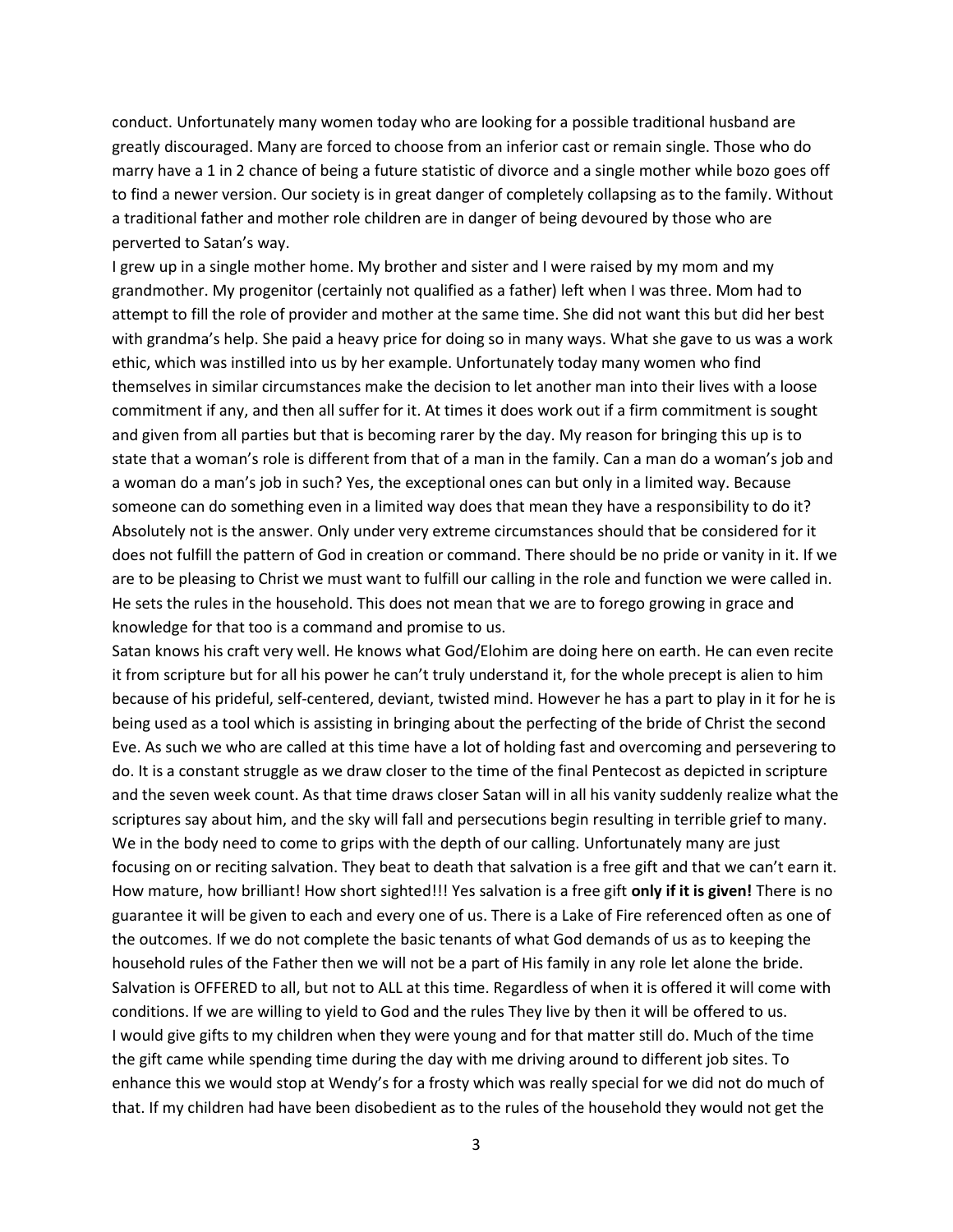opportunity and certainly would not get the frosty. It was up to me if I gave this free gift to them. It was mine to give more so than theirs to get. That is what is meant by a free gift of God. We have no right to it but rather opportunity to it through Jesus Christ. The "free to give" is entirely in God's hands. That is a Biblical fact. There is a Lake of Fire because God has allowed for only one Satan in the Plan of Salvation and he too will be eliminated after he has fulfilled his role in it for he will never repent of his evil ways or yield to God. Likewise those who will not yield to and welcome the will of God in their lives will join Satan in his fate.

We are certainly called to salvation at this time but much, much, more brethren. Our actions in this life, in this calling, will be used to qualify us for the function of the bride of Christ for eternity. It is a very important function and is not for all and it is not free as salvation is. We need to earn it by what we do in this calling of the Father unto His Son. However it is not for everyone. Remember the scriptures about it. Many are called and few chosen. That is only fitting for such an important role in the household of God. Only one could qualify to be the Christ, the Lamb of God. We should be encouraged that the role being filled now allows for more than one. Our Savior qualified us for the free gift (which covers all mankind; past, present, and future) and that is why it can't be earned but He is making sure we ourselves qualify for the function of the bride with His assistance just as He was assisted by the Father. This function is only being offered in this age. It will be closed in the near future as scripture tells us in Matthew 25:10, Rev 15:8 and elsewhere.

The scriptures are filled with examples and teachings of how we are to be functioning in our roles as men and women in the body of Christ. We are to have a deep understanding of both whether we are men or women, but are commanded to only function in the ones we are called in as to gender. That is very important to understand. Once again there is to be no vanity in it, no surfacing of the Pride of Life in any shape or form. Just because we have an understanding and even an ability to do the other role we are not to do so as per Gods command. I would like to make it easy for us and fall back on the old, "Gods ways are not our ways" cop out but I can't for it does not apply here. It is easy for us to understand why we are confined to performing our gender roles in the church, the body of Christ, if we can let the vanity and deceit of Satan flee from our eyes. With that said the emphasis should be placed on all of us understanding the role of a woman. That is the function now being filled by the Plan of Salvation. The role of the Husband is filled. That is not an excuse for us men to abrogate a single one of our responsibilities. That can be difficult for some to comprehend. We are all qualifying to be the bride short and sweet. Unfortunately the world around us does not share Gods definition of the attributes and abilities of a bride for eternity. We are going to spell some of that out today from scripture. We men do not live the role of a wife but need to deeply understand it and respect it as the focus at this time and not be self-enamored with being in charge as so many losers are. We will be required to function in the bride's role spiritually!

In our study today we are going to see what God requires of us as we are qualifying to be the bride of Christ. It is a humble function of service and love. Let's strike to the heart of the matter quickly so there is no doubt as to how a woman is to function in the body to be pleasing to God. Titus 2:1-5:

"But as for you, speak the things which are proper for sound doctrine: that the older men be sober, reverent, temperate, sound in faith, in love, in patience (another tall order to fill); the older women likewise, that they be reverent (not reverend) in behavior, not slanderers, not given to much wine,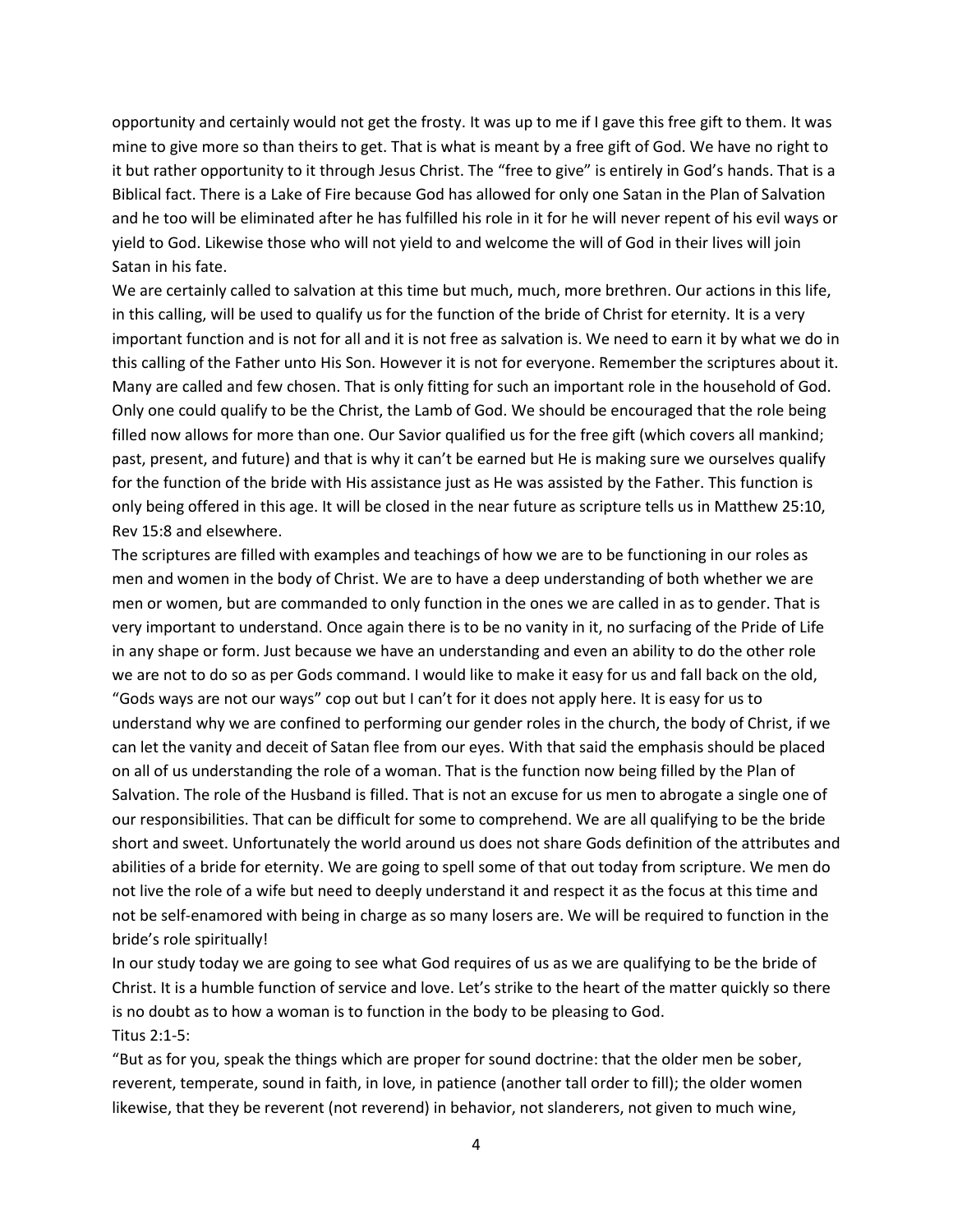teachers of good things; that they admonish the young women to love their husbands, to love their children, to be discrete, chaste, homemakers, good, obedient to their OWN husbands, that the word of God may not be blasphemed (an even taller order than for men)."

The apostle Paul has written about the roles of men and women in the church often in his epistles. His teachings are ridiculed by "modern type" women, and for that matter "wimpy" men as well due to being blinded in ignorance of the Plan of Salvation and the will of God. The Pride of Life cuts them off from knowledge and thus understanding which when put into practice displays wisdom for all to see. Romans 11:33;

"Oh, the depth of the riches both of wisdom and knowledge of God! How unsearchable are His judgments and His ways past finding out."

Many moderns today attack the writings of Paul while all the while calling themselves Christians. If that is not confusion I am lost on what is. The most prolific writer of the Second Covenant scriptures is rejected in part and thus in whole. That depth of confusion bodes for Satan's ability to deceive, to divide and conquer. There is a very important reason why he attacks Paul in this manner outside of the obvious perverted lifestyles Satan is establishing as norms in the mind of mankind of which all are anti-family and thus anti-God. Paul taught at great length about the law and how it is holy and good and spiritual. If you can cause folks to doubt his teachings on some points you can cause doubt on the others. Again Satan knows his craft well, even though the other apostles taught the same things.

Let's jump over to the apostle Peter to see what he has to say about Paul and how his teachings were being used to divide way back then as well.

# 2 Peter 3:14-18

"Therefore beloved, looking forward to these things, being diligent to be found by Him in peace, without spot and blameless, and account the longsuffering of our Lord, unto salvation, as well as our beloved brother Paul, according to the wisdom given to him (by God) has written to you, as also in all his epistles, speaking in them these things (those things Peter was just addressing in his letter above) in which are some things hard to understand, (why?) which those untaught (of God) and unstable (taught by Satan) twist to their own destruction as also the rest of the scriptures."

Here we have Peter understanding, teaching, and endorsing Paul's writings in his epistles. Peter makes it abundantly clear that those who were untaught and unstable were the ones trying to discredit Paul and in fact all the scriptures as well with their twisting them unto their destructive path. There are many in this age, which undertake the same unholy path all the while proclaiming they are of God and true Christians. Many of them are deceived but some are not.

Peter continues here in verse 17 with a very specific warning. "You therefore beloved, since you know (these things) beforehand, beware lest you fall from your own steadfastness, being led away with the error of the wicked…"

Who are the wicked? Those who are untaught and unstable who twist Paul's teachings to their own destruction and draw in many others, whether deceived or not.

# Why Paul?

Satan focuses on Paul for two reasons which are; his instructions on the law and instructions on the bride of Christ. Paul slices and dices Satan's immoral teachings on everything from homosexuality to false worship. Paul taught relentlessly about relationships between men and woman, husbands and wives, parents and children, and between mankind and God. He explicitly puts in writing the pattern and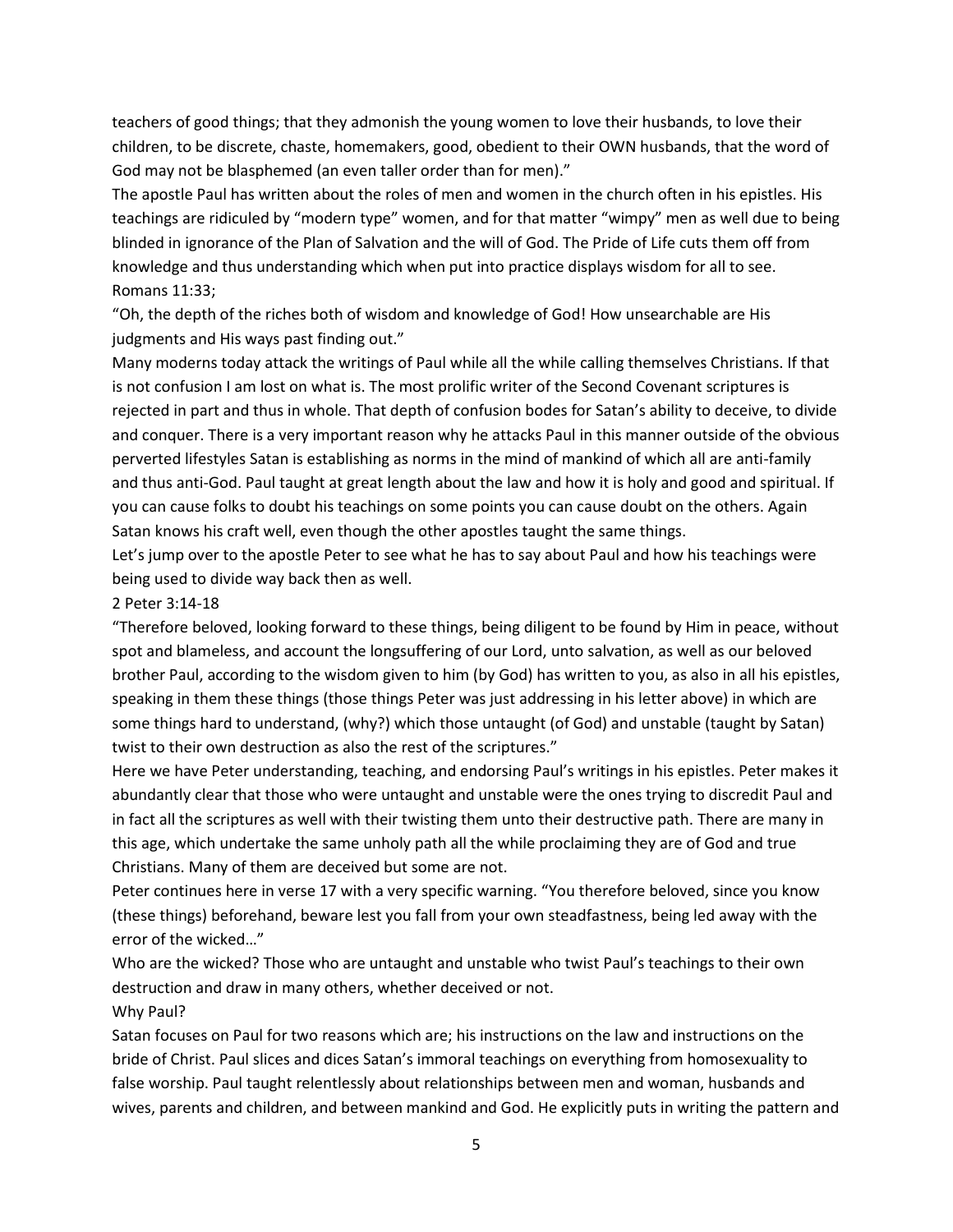importance of our calling at this time. He knew the pattern of Salvation; he knew that the Father was calling a bride unto His Son after the method of Abraham for his son Isaac after his own kind, his kindred. Paul knew God was building an eternal family and he also knew that Satan had tried from creation to pervert and prevent it from happening by screwing up relationships. Remember Eve allowed him to get between her and her husband Adam so that she turned aside from Adams teachings unto Satan's deceptions.

Let's hear Paul's summation of this and a reason why he was so vehement in it.

#### 2 Corinthians 11:2-3;

"For I am jealous for you with godly jealousy, for I have betrothed you to one husband, that I may present you a chaste virgin to Christ. But I fear, lest somehow, as the serpent deceived Eve by his craftiness, so your minds may be corrupted from the simplicity that is in Christ."

Satan is doing everything he is allowed to do to pervert the roles between men and women, husbands and wives which have been ordained by God. Just look at the world around us. His success is astounding. Married couples are divorcing in wholesale numbers and leaving a wake of destruction behind them with their children and their economics. Homosexuals and lesbians are gaining control of all the western worlds' institutions. We have got to stand in the gap between the world and the Church. We must never let his deluded thinking corrupt us. Paul stood in the gap! He wrote about this deviant behavior and its outcome. He also wrote about how we are to function in the body of Christ as men and women. He defines our responsibilities in very easy to understand language to those who have the spirit of God and the mind of Christ. Paul knew what his purpose was and he fearlessly pursued it. He did all he could to further the expansion of the family of God even to forsaking having a physical family himself. He was completely dedicated to Christ and his commission of presenting a chaste virgin to Him. Paul was a bridge to the Gentiles to crossover to Gods knowledge as they left Satan behind. Yes, he stood in the gap and so should we!

It should come as no surprise that Satan's deceptive powers are being used to discourage men and women from following Paul's simple and humble instructions. Satan rejected the authority of God after he was created. We can and have read that often in Isaiah 14 and Ezekiel 28. Just think he was the seal of perfection, full of wisdom and perfect in beauty, until iniquity was found in him. His heart was lifted up because of his beauty and he corrupted his wisdom for the sake of his splendor. He became the author of the Pride of Life. It wasn't good enough for him to be the anointed cherub who covered the throne of God, he wanted to be God, he wanted to take over Gods role, he thought he could do the job and do it better. His twisted delusions of grandeur allowed him to think he was entitled to be God and perform all the functions of God. His role as a covering cherub was below him, it was demeaning to his great abilities, belittling in fact in his perverted mind.

Satan has worked tirelessly to place this same mindset into mankind for millennia. At this point in the timeline of salvation he is taking extra measures to infect women. His emphasis is being directed at the family full measure now for he already owns the governments of this world. There is no humility in his mindset, no service other than self-service, no love other than self-love. This mindset is one of, "I am better than you and thus deserve more than you." Just think of the capability he possesses for deception. He was able to convince many of the angels to rebel with him prior to our creation. His activities among the angels of God did not take place over night. It took a long time to deceive them. We read in Ezekiel 28:16, "By the abundance of your trading (politicking) you became filled with violence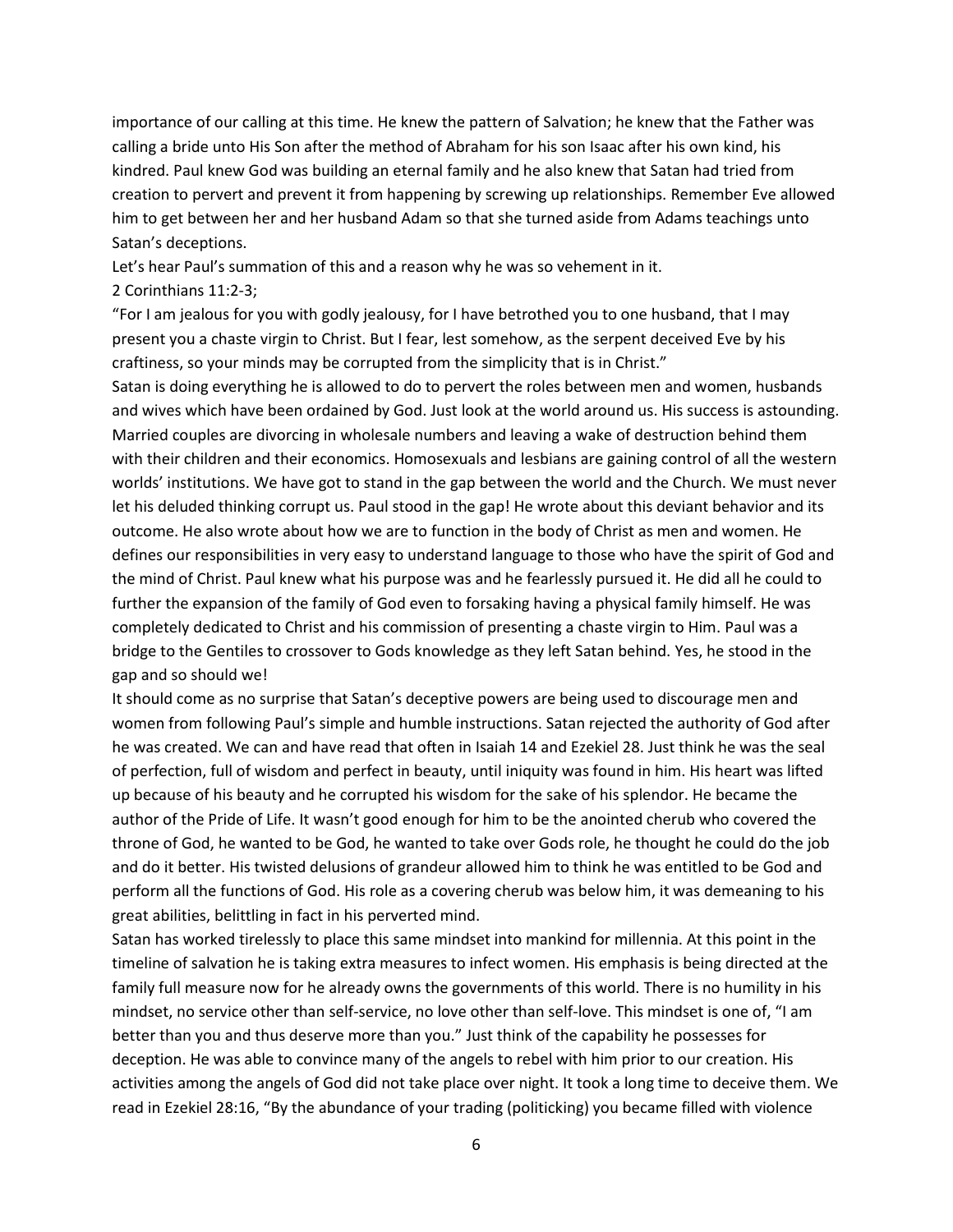within and you sinned…" As he was able to convince more and more angels to his way of thinking he was filled with more and more wrathful thoughts of dominion until he was bursting with them and in his deluded thinking actually thought he could displace the Creators. He is relentless and his methods have remained the same. That is the outcome of all politicking. It is evil in nature, intent, and outcome, and should not be any part of our thinking or functioning in life.

It was Paul's commission to resist and expose Satan's mindset and prepare a chaste, humble, respectful bride to Christ. It was a daunting task and still is. It should be our main focus in the body of Christ today. Many of the churches of God pay lip service to it. Many, but not all, are playing "who's in charge" and "follow me." Our relationship with Christ, with one another, with our spouses, and our children is not a competition. (However we can look at our personal overcoming as such as Paul often equated it to running a race). To be of His body we need to be one with Him. The world does not comprehend our calling and walk in Christ so why look to it. Satan owns it. We are not to function after it. Society is not humble, forgiving, caring, or any such thing. It is self-centered. We are to function in a manner opposite to it. At times it displays a false humility with an eye on what's in it for me.

Let's review how Christ set the right example and in doing so slapped Satan and his way down. Christ's example of willingly yielding to another was in my opinion the greatest event in the history of eternity if such a thing can be said. It is very important to understand or at the very least recognize this mind which was in Christ. We are to follow Him wherever He goes. The words of Paul to the Philippians and thus to us now sum up and describe in absolute awesome beauty the mind we are to have in Christ our Savior, our Husband, our Creator. We are to display this mindset in the family of God the body of Christ. Philippians 2:1-8;

"Therefore if there is any consolation, if any comfort in love, if any fellowship of the spirit, if any affection and mercy, fulfill my joy by being likeminded, having the same love, of one accord, of one mind. Nothing being done through selfish ambition or conceit (Satan's method and mindset) but in lowliness of mind let each esteem others better than himself (Satan hates and despises that way of thinking). Let each of you look out not only for his own interests, but also for the interests of others." Now Paul is going to tell and teach us how our Creator did this, our loving Savior and Betrothed. Please drink this in in its magnitude and then recognize He did it for you. Verses 5-8;

"Let this mind be in you, which was also in Christ Jesus, (What mind? The one we just read about) who being in the form of God, did not consider it robbery to be equal with God, (that means He was God), but emptied Himself of His privileges (Godly existence), taking the form of a servant, and coming in the likeness of man. And being found in the appearance as a man, He humbled Himself (to the Father) and became obedient to death, even the death of the cross."

The Father and the Son expect the very same from each of us in the physical forms and roles we are called in, be we men or women. We are to have this mindset of Christ in all our relationships with the called of God, with our spouses, and certainly with our Husband Jesus the Christ and be obedient to God regardless of who is whispering in our ears. Brethren, this is what it is all about at this time. That is why Paul's epistles were inspired to be used in number throughout the Second Covenant scriptures. He teaches us by example that we are to be submitting (willingly yielding) to one another in the fear of God. We are not to be trying to dominate one another but instead serving one another to the point of laying down our life. There is no satanic mindset in any of that for it is completely alien to him.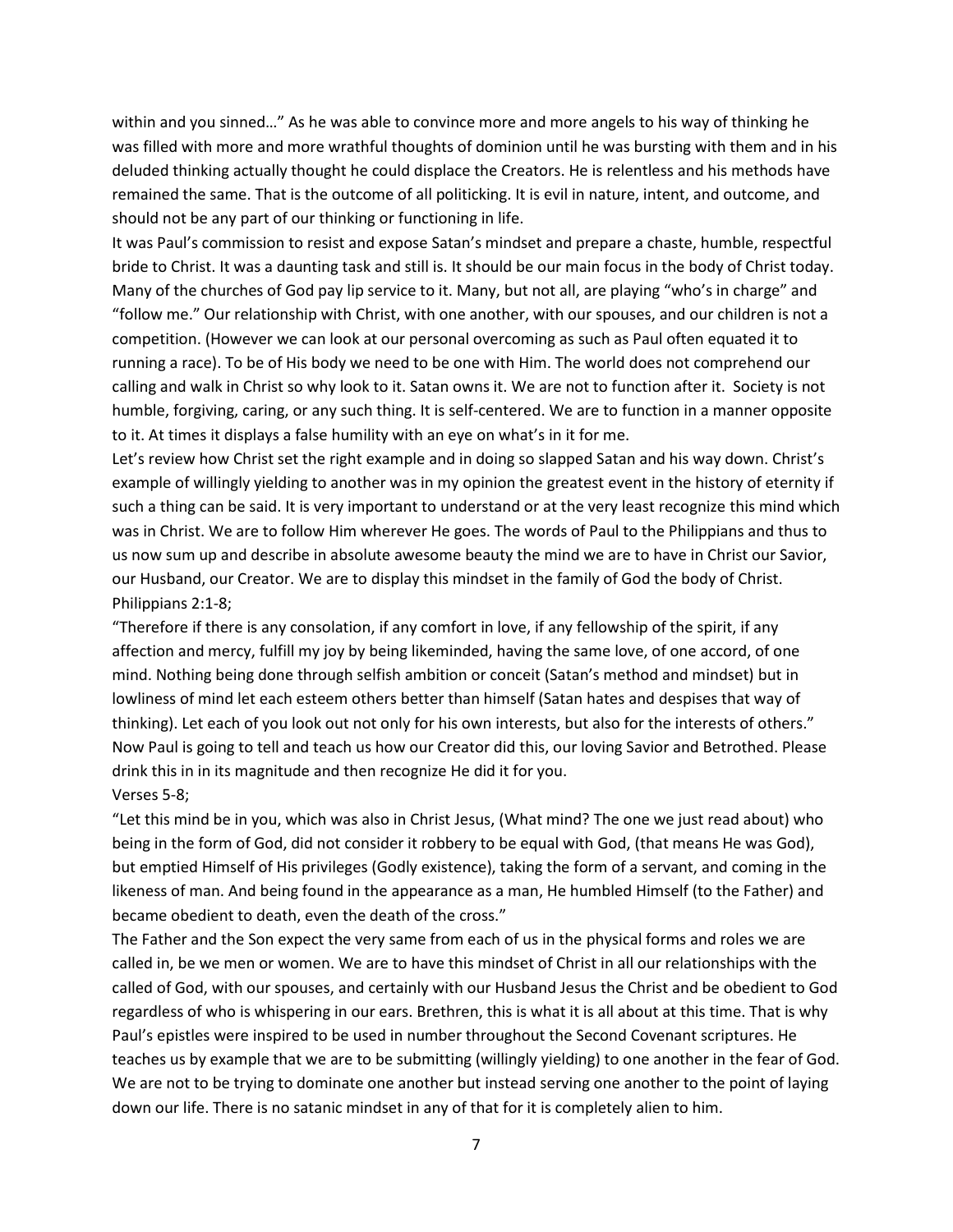We read often in the scriptures that a wife is to willingly yield to her OWN husband. In doing so a wife sets the example of the mindset of Christ to all, including her husband, so he can better understand his own relationship with Christ. That is humble power in its finest form. That is what Christ displayed in His relationship with the Father. Christ deferred all authority in matters to Him. Even the angels who rebelled saw this and trembled at His awesome power and faith and confidence in the Father. We need to be of the same mind as Christ was. Just think He divested Himself of all His eternal glory and yielded to the Father so that he could give His life for us! If we are of His body we need to be doing the same thing. We are to be one with Him and thus the Father through Him. We need to trust Him in what he says to us just as He trusted the Father. In doing so we are giving up very little, He gave up everything! There is no vanity in it. We are to conduct ourselves in the body as we are placed by Him. This has nothing to do with the decrees of men. He regarded our interests above His own. That's God we are talking about. If He could do it in that great a magnitude we should be able to do it in the little we have. Romans 12:10, 16;

"Be kindly devoted to one another with brotherly love, in honor giving preference to one another." "Be of the same mind toward one another. Do not set your mind on high things, but associate with the humble. Do not be wise in your own opinion."

With this basis of Knowledge and understanding before us let's look to some of Paul's instructions which are ridiculed and rejected by the world and all who are untaught and unstable. They are not hard to understand for those who have the spirit of God residing in them and who have tasted the fullness of it. James teaches us in 3:13-17;

"Who is wise and understanding among you? Let him show by good conduct his works in the meekness (not weakness) of wisdom. But if you have (the teachings of Satan) bitter envy and self-seeking in your hearts, do not boast and lie against the truth. This wisdom does not descend from above, but is earthly, sensual, and demonic. For where envy and self-seeking exist confusion and every evil thing is there. But the wisdom that is from above is pure, then peaceable, gentle, willing to yield, full of mercy and good fruits, without partiality and without hypocrisy."

Do we actually yield to our Father, Jesus, our spouses, or our brothers in Christ? It is all to be one in the same. However we do not yield to any form of evil. Do we say we love God yet hate our brother called of the Father? Scripture tells us it is impossible to do so for if we hate our brother we hate God. Be aware however that not everyone who calls themselves a brother or of God is in fact our brother or of God so we should not be naïve to such things. As you can imagine and know this is all contrary to the world. We must all be one, we in Christ and Christ in the Father. We are to let nothing come between us. We are to be of the same mindset in our relationship. It is not by coincidence that when Paul was instructing the Corinthians that he was betrothing them to Christ that he brought up the example of Eve. She broke the trust she had with her husband Adam and allowed Satan to slither in between them. Divide and conquer! He appealed to her vanity, to her lusts of the flesh, but only after he failed with his first attempt at a direct assault. Many who profess to be devout Christians do not want to hear these things especially when they are penned by Paul. They actually believe Paul has it in for women and that he personally attempted to put them down. Of course there are others who attempt to use his writings to dominate women, and men for that matter, resulting in lots of confusion in untaught and unstable minds.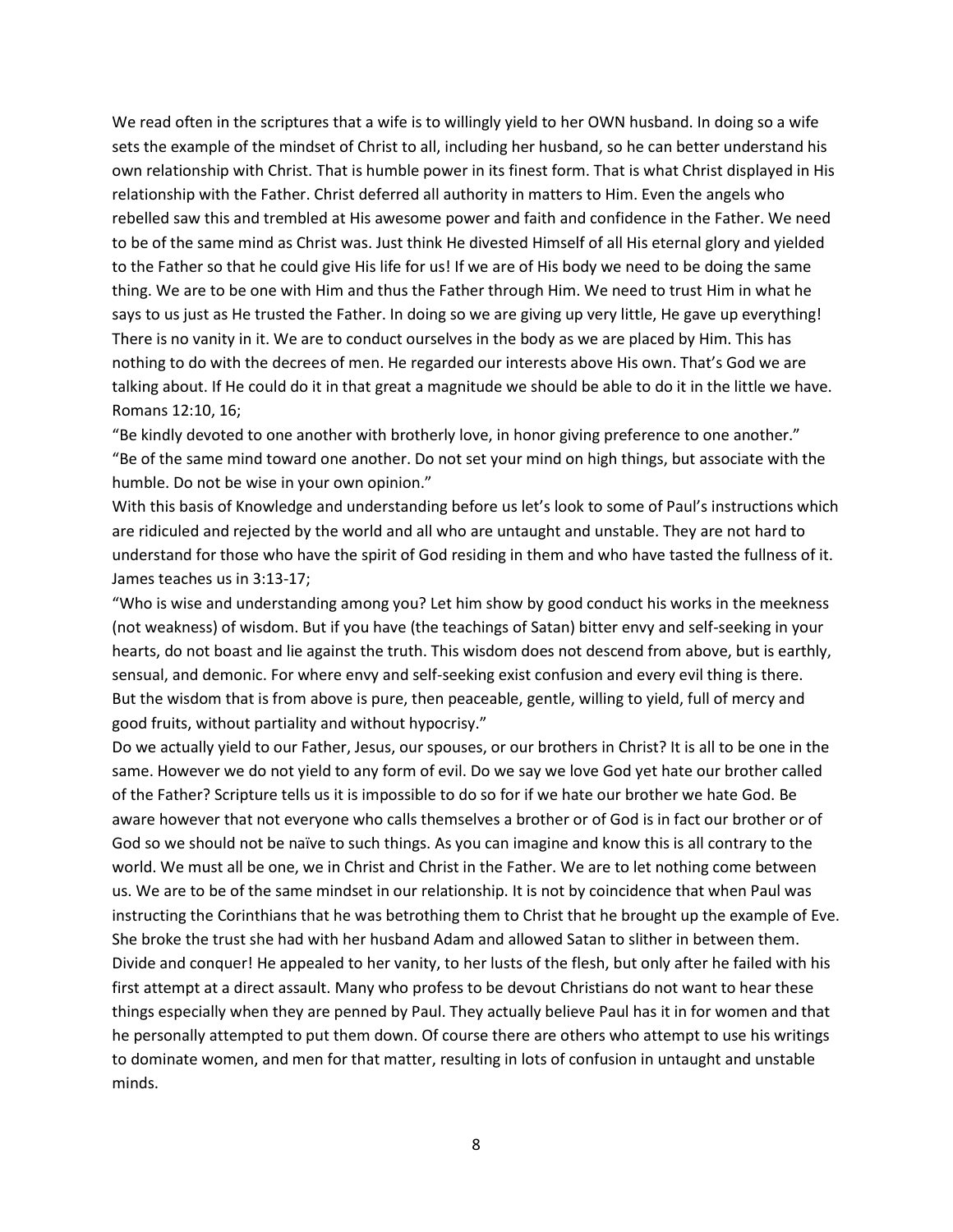We should know that we are the second Eve just as Christ is the second Adam. Of course this is speaking spiritually not as flesh and blood. As such Satan is doing everything he can to slither in between us, to distort our Husbands instructions and teachings to us just as he did with the first Adam and Eve. He actually tried to lure Christ away from the Father when he tempted Him in the wilderness. Remember the old vain line about how he would give Him rulership over all the governments of the world if He would worship him. That one flopped so now he is coming after Eve once again. Unfortunately too many who are called fall to his deceptions in one form or another. He is a master of camouflage and subtlety. Unless we absolutely look only to our Husband we can and probably will fall prey to Satan's devises. It is our responsibility to never allow anything or anyone to come between us and our own husband. That is why we can often read things like, "Wives, willing yield to your **own** husbands, as to the Lord." This is a living example of a wife's understanding of how we are all required to function in marriage with our spiritual Husband. Listen up guys; if we don't understand this and cause our wives to stumble in it we will be accountable for our actions before Christ. It is imperative that we all learn the attributes of a wife who is desirable and sought out by the Eternal. I have personally learned a lot about this from observing my wife in our relationship with each other and her relationship with our children and how she functions with others. She is personally involved in an intimate relationship with Christ. She relies on her spiritual Husband for her answers to her questions. She has her own time with Him each day before she has to put up with me.

I am able to write about these things but fall short in the doing more often than I should. A wise man once told me, "The more you know about yourself the more you know about others." We are all a work in progress. The reason I can write about it is because I just repeat the words and patterns of God which is a very important aspect of a man's role in the body. It is actually a form of retraining as a result of the first Adam's willingness to sin when he knew better. Repetition is a very good reminder and teacher. I have read recently that there are congregations which call themselves a church of God who actually allow women to preach during services. In doing so they are proclaiming they have greater understanding and wisdom than the apostles. Such activities are not founded in Biblical knowledge. They strain nats and swallow camels. The Word of God forbids such conduct and activities. We receive very specific instruction on that subject from the apostle Paul in first Corinthians chapter 14.This is a chapter which is attacked by many of the moderns who are filled with the Pride of Life and not godly wisdom for they do not have basic knowledge of the patterns being taught here by Paul. Without knowledge there is no understanding and without understanding there is no wisdom. Most of the moderns jump right down to verse 34 in their disdain for the apostles teachings. Let's read it all in context. That context being addressed here is; what is appropriate conduct in services and what is not. It's not lets beat up the girls time.

#### 1 Corinthians 14:26;

"How is it then, Brethren? Whenever you come together, each of you has a psalm, has a teaching, has a tongue, has a revelation, has an interpretation. Let all things be done for edification (building up)." This is a rebuke from Paul to the boys! This sure sounds like a typical gathering of the "boys" who are all trying to be the dominant "rooster." That is a common pattern with a room full of guys with each one thinking his psalm, teaching, tongue, revelation, interpretation, and so on is more important, more relevant, than anyone else's when they have a touch of the disease of dominion over another and selfimportance. That is a true guy thing which can be overcome with the spirit of God working in us. Paul

9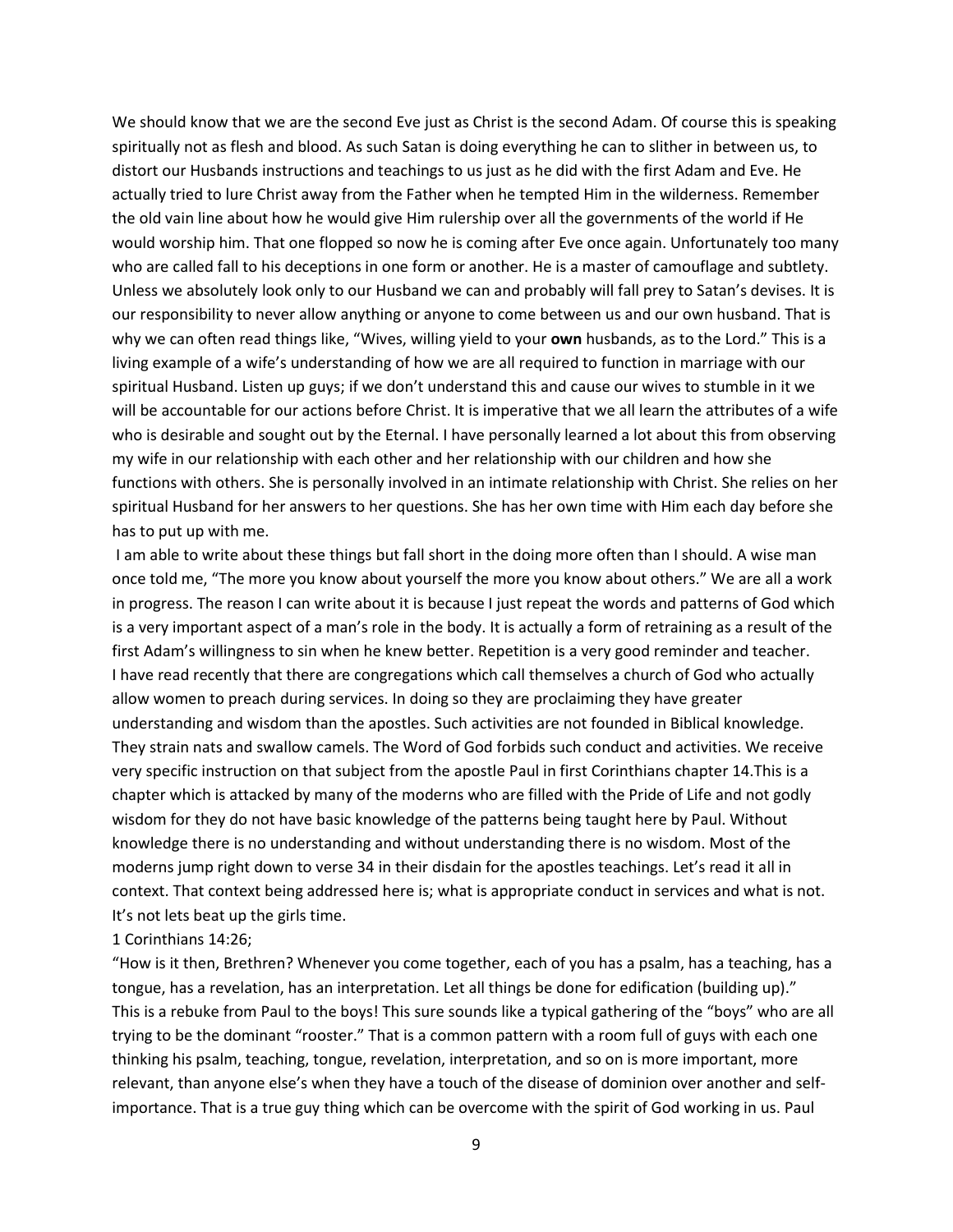goes on in the rest of the chapter and sums up what is important in a church service and what the focus should be on. If we miss this we miss the whole lesson. Have you ever wondered why Paul writes what he did in verse 36? To many it appears out of place. That is because they don't understand the lesson being taught here. "Or did the word of God come originally from you? (That's a shot at the boys who are trying to push their agenda full of self-importance and not what Christ has to say) Or was it you only that it reached? (Nobody else knows anything but you about it)"

Then Paul corrects everyone. Verse 37;

"If anyone thinks himself to be a prophet or spiritual, let him acknowledge that the things which I write to you are the commandments of the Lord"

That is way too dogmatic for moderns to handle so throw the whole thing out and move on with something less demanding.

Paul's correction and positive instruction starts with speaking in tongues. He simply tells us all if there is no interpreter, "keep silent!" Okay, so Paul here has just told the boys not to speak if no one else can interpret what you say. Imagine that. The importance is placed on the interpretation by another and not on the one talking in a tongue, which is another language. Team work! If it will not edify the body don't do it, keep silent!

Now we get to the heart of a lot of misunderstanding in many today and quite frankly many may not have even heard what I am about to address which is a shame to us all as a church. Verse 29;

"Let two or three prophets speak, and let the others judge."

So is everyone who speaks a prophet? That interpretation of the Greek is music to the ears of many a wantabe. At least the first part is for they do not believe they should be questioned as to what they say. Prophets here is #4396 and Strong's says of it, "from a compilation of #4253 (Pro; in front of, prior to) and 5346 (Phemi; to show or make known ones thoughts ie: speak or say); a foreteller, by analogy an inspired speaker, by extension a poet."

Vines says of it "one who speaks forth or openly, a proclaimer of a divine message…" Vines goes on with a lot more as we have covered in the past. One very important aspect mentioned is; it is one in whom the spirit of God dwells.

So here we have 2 or 3 prophets or inspired speakers or better put "speaking from the inspired Word of God" and not from their own revelation, interpretation, etc. while the others are to be judging or discerning what is said based on the written word of God which is supposed to be being spoken. Yes everyone else is to be just like the Bereans. This isn't a time for show and tell or some new understanding to be revealed. It is a time for sound doctrine as we have received from our Husband the Christ. Please remember the inspired word of God here uses the Greek Prophetes and not Prophetis which is feminine. Once again we men are commanded to speak the words of our Head, our Savior, Husband, and not our own. This is serious business here. It is a time of edification for the whole body with the whole body involved in one of two ways. Everyone has their part as they are placed in the body. In this case it is determined by gender as Paul is and will continue to instruct. There is no put down to women. This is a rebuke to behavior which was not Christ like in men. This is not a time to be impressing each other with great oratory skills or flashy clothing, or the telling of jokes. Adam failed in his role as teacher/husband to Eve. He taught her what our Creator had instructed him but when Eve had been deceived by another he never corrected the error. He left the instructions of God for his own. We are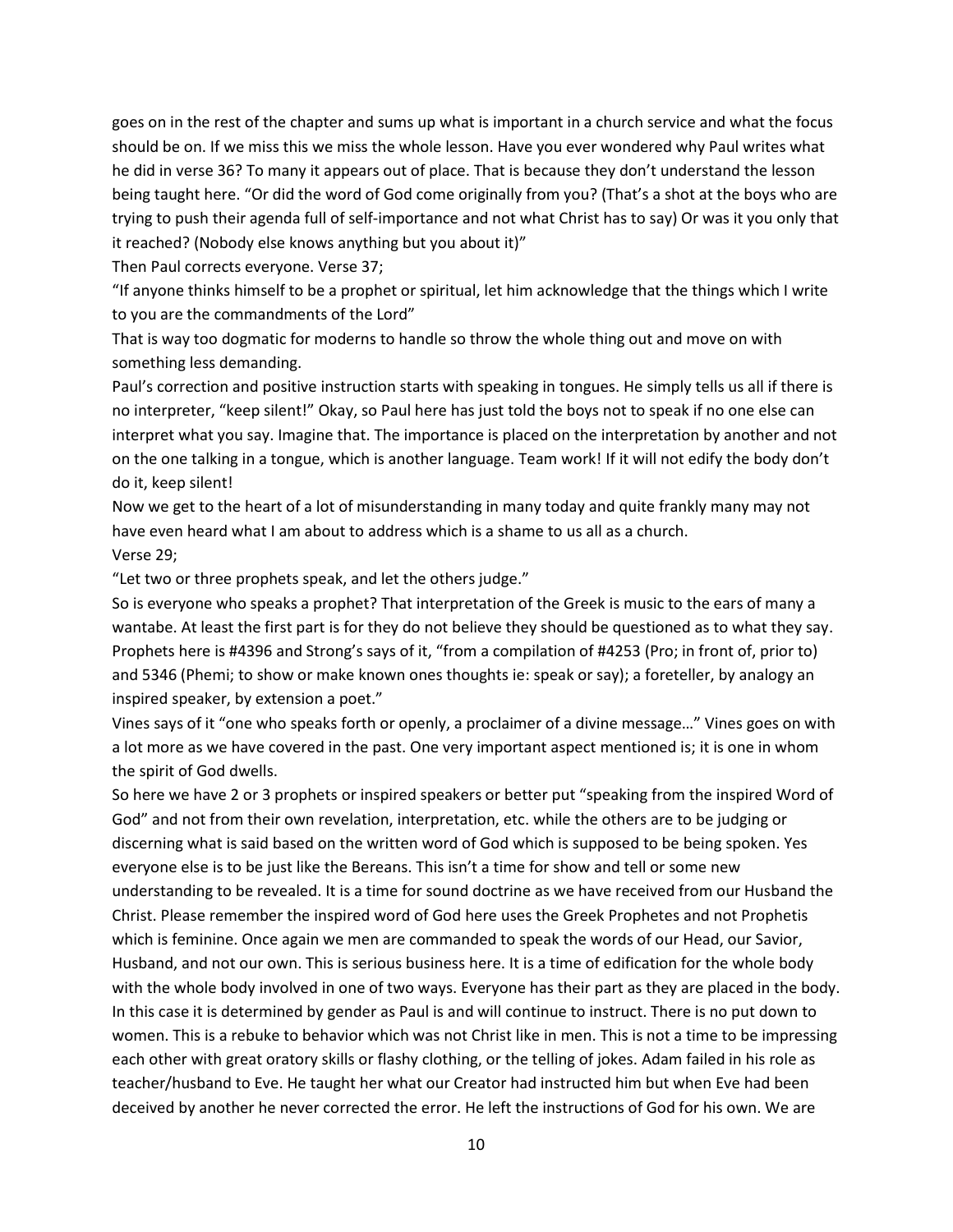not to do that. There are other formats for bouncing ideas off of others and such things, but services are not the place or time. There are other men, women, and children listening. They want to hear the patterns of the inspired words of God or at least they should. Speakers are to speak from the scriptures as the base of what they are talking about. That is Gods wisdom and not the world's wisdom. True prophets repeat the words of God and not their own. Let's follow the example that our Savior/Husband set for us. Even though He had been the spokesman for all the scriptures He still deferred to the Father in all things. That is the valor of the second Adam.

Do we understand why Paul asked the two questions earlier? "Or did the word of God come originally from you?" And don't forget "Or was it you only that it reached?"

There is no room for me, myself, and I in any of this. It is about the entire body working together under the Head, the Husband, to edify itself. This is just one of the commands as to how to do that. This one is centered on a Sabbath service. Men need to get this right. We need to speak the words that God gave us so very long ago and stick with them regardless of what confronts us. Adam knew Eve had done wrong. God's instructions were simple and true. We either believe them or we don't. We are all being tested here, men and women. Paul first told those speaking in tongues without an interpreter to not speak. As we will read he also tells us that if one is speaking and another has something to say which will edify, the first one needs to stop speaking and yield to him. He then goes on and tells women they can't speak as in getting up in front of the congregation and delivering the word of God. Is this cause for three offenses from Paul? Hardly! If that is our focus we are on the wrong wavelength.

The entire body is to judge what is said. We are all able to do so or should be able, but to do so in decency and in order. It is obvious the "speaking" here is talking about the responsibility to proclaim the Word of God from the inspired scriptures publically or to all during the service. The whole focus is to encourage the body not discourage it as Adam had done to Eve in the garden when he went with his own way when presented with a challenge by her. She believed Satan over her husband. A really bad decision! Eve was required to make a correct decision based on what her husband had taught her. Wives are to judge in services as to the content of those who are speaking. If something they hear is in question they should not go to that person and inquire but discuss it with their own husband in the privacy of their home. That is the example my wife and I follow. It is scriptural and helps anyone who does so to focus on the humility and safety to be found in the commands of our spiritual Betrothed and a very big lesson in oneness.

### Verse 31;

"For you can all prophesy (#4395 not #4396) one by one that all may learn and all may be encouraged." Many speakers in the churches of God follow the dismal example of the first Adam. It is all about them and how they can be creative and impress others. Sermon time is not a counseling session, it is not a belittling session, it is not a how do I look session.

In verse 30 Paul instructs us on how to keep it a humble function and not have the focus on self. "But if something is revealed to another who sits by, let the first keep silent." This is the beauty of an interactive Bible study of converted brethren. The Pride of Life would never allow this to happen but the Bride of Christ would for she understands her role under the Head. Remember Ephesians 5:21; "Willingly yielding to one another in the fear of God."

Paul continues his instruction on this pattern in verse 32, "And the spirits of the prophets are subject to the prophets." No chief speaker in some hierarchy or pecking order. People read all this but seldom

11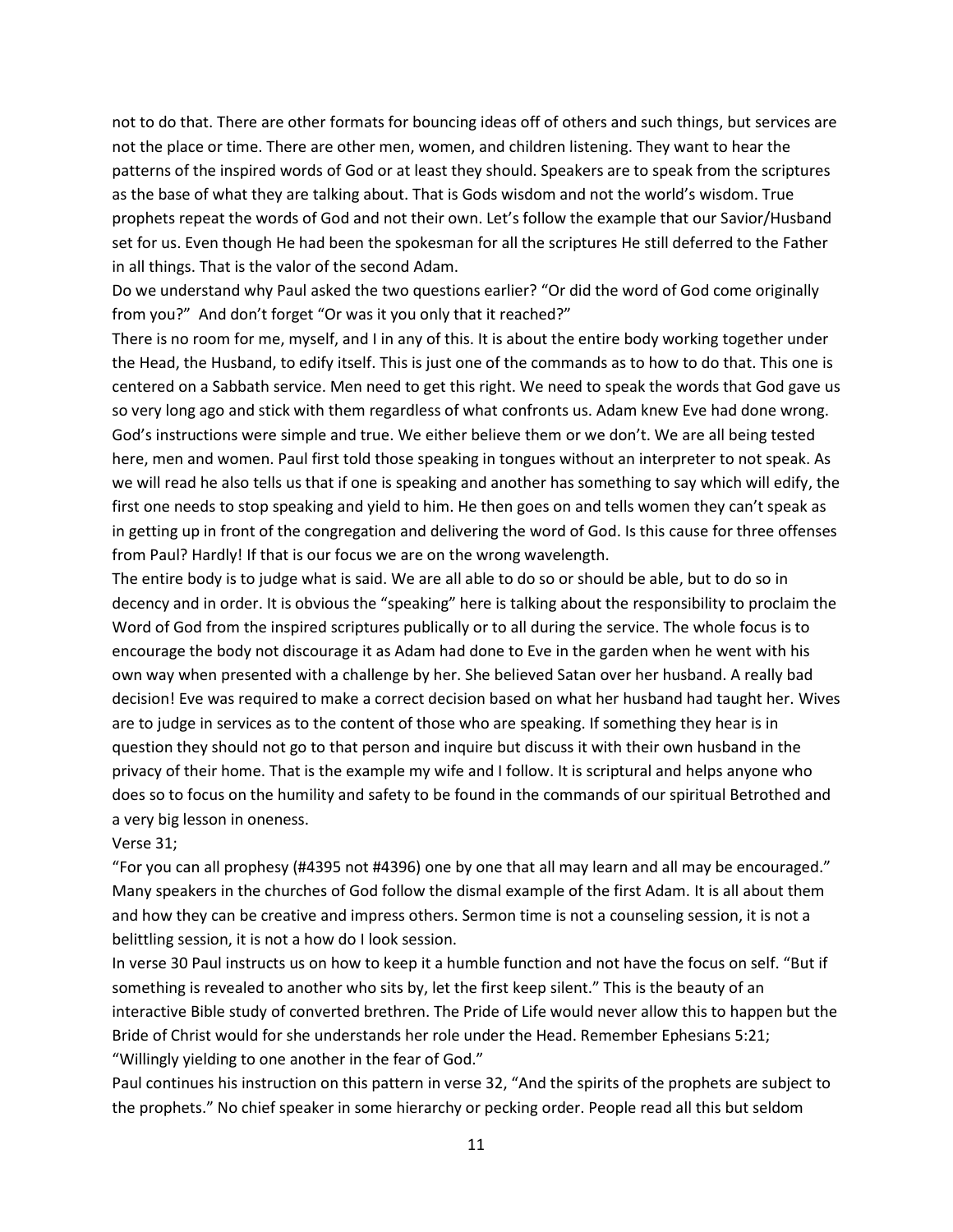comprehend it based on their actions. It is a tall order for most guys to willingly yield to another in this day and age. It is a society full of vanity and selfishness and self-importance. It is a wonderful thing to sit and listen to a man who understands his responsibility to speak about the words of God. It is so calming to be with others when this is actually happening.

This is a lesson Paul is delivering to the men in a congregation of the body. We are assigned this responsibility to see if we can follow in the footsteps of our Husband in setting the right example. This correction Paul has given here is for us men to take to heart. This is not qualifying us for a function as the man in the household of God for that function is spiritually filled by Christ. It is a test for men and us alone due to the folly of Adam. Why would a woman want to fall under that judgment when she has enough of her own functions to deal with and complete?

We are instructed in verse 33, "For God is not of confusion (disorder) but of peace, as in all the churches of the saints."

There is a right way and a wrong way and it is all according to what God says and no other. If we repeat the words of God then it is godly, but if we do not it is confusion. The author of confusion is Satan the devil, the covering cherub who was cast out of the presence of the Father. Look how important it is to speak continually about the patterns in the Word of God.

Romans 16:25-26;

"Now to Him who is able to establish you according to my gospel and the preaching of Jesus Christ, according to revelation of the mystery kept secret since the world began but now has been made manifest, and by prophetic scriptures has been made known to all nations, according to the commandment of the everlasting God, for obedience in faith."

1 Corinthians 2:6-7;

"However we speak wisdom among those who are mature, yet not the wisdom of this age, nor of the rulers of this age, who are coming to nothing. But we speak the wisdom of God in a mystery, the hidden wisdom which God ordained before the ages for our glory."

We need to focus on these things in our speaking; they are life to us and what builds up the body when we come together.

1 Corinthians 4:6;

"Now these things, brethren, I have figuratively transferred to myself and Apollo's for your sakes, that you may learn in us not to think beyond what is written that none of you may be puffed up on behalf of one against the other."

The minute we stray from the scriptures and the patterns they hold; here a little, there a little, line upon line, precept upon precept, we open the door for vanity, strife, and division to enter in. That is not the way of God but the way of tearing down. Inspired speaking is completely centered on the Word of God and nothing else. As the scriptures tell us we are to with one mind and one mouth glorify the God and Father of our Lord Jesus Christ (Romans 15:6). We of the male gender called of God need to stay more focused on Gods words and not our own and thus complete in some small part what Adam failed to do in the garden.

So now we come to Paul's instruction specific to the women in a church service. Keep in mind they were included in the judging or discerning segment of the instruction above. Now Paul addresses the "speaking" function we have just covered.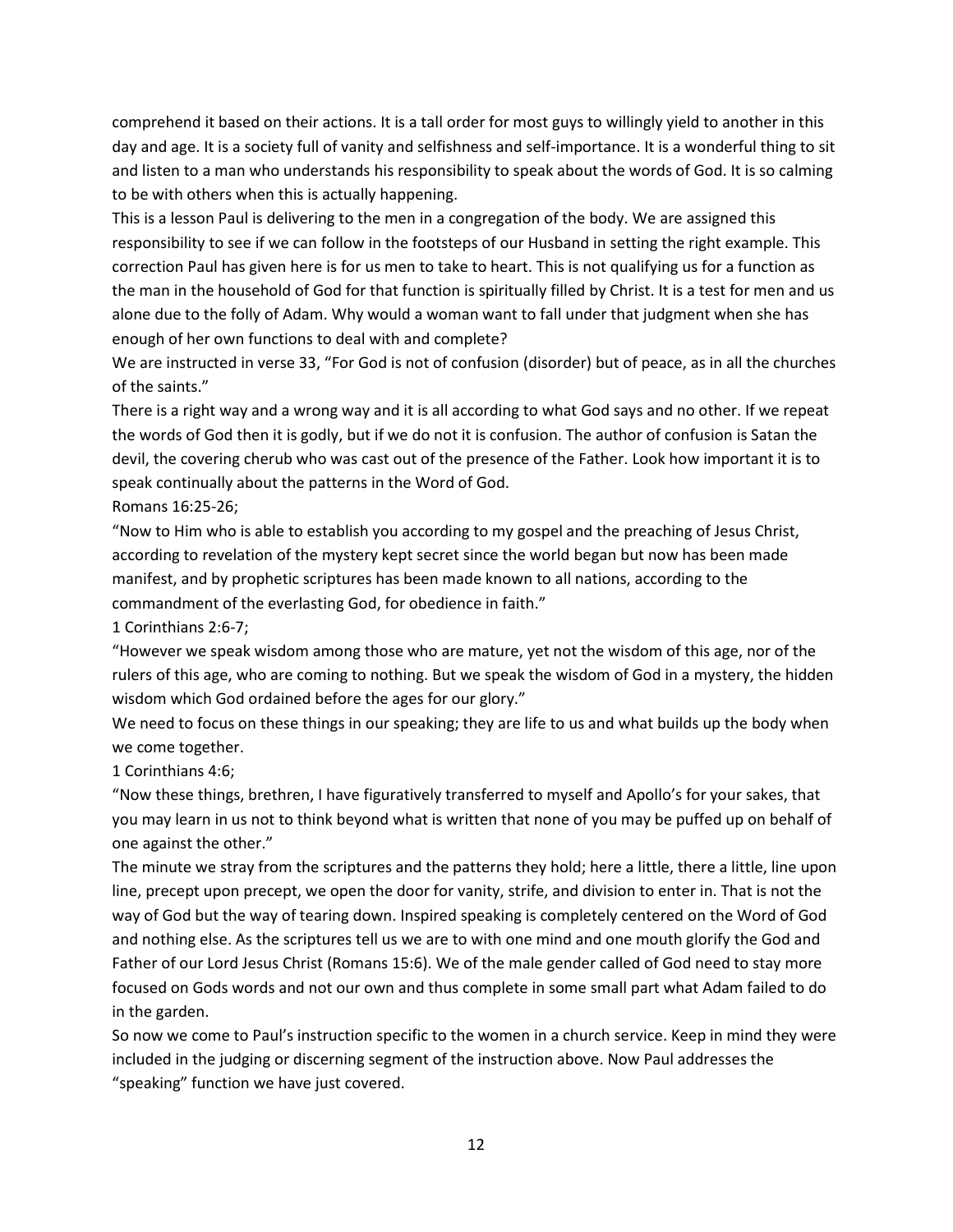Verse 34," Let your women keep silent in the churches, for they are not permitted to speak; but to be submissive, as the law also says." (There's that dirty word "law" again)

This scripture is loaded with instruction but not one iota of it is a put down. Paul references it to the law not his opinion. Christianity has an answer for him. They do away with the law! It appears that is what some in the churches of God would like to see happen. How disgusting is that? Remember if we break or dump one part we dump it all.

Don't forget in all of this we are all qualifying to be the bride, to carry out the functions of a woman as in a wife in the family of God spiritually. Paul is very cognizant of that. He is simply instructing us all that it is not a woman's responsibility to give a sermon, bible study, or any such thing in a public gathering of the body. (This is not talking about singing, Sabbath school studies, female gender specific events, etc.) It is our Husband who does the speaking, we in turn are to be hearing His words and the male gender has been given that task to perform it. He in no way states a woman who has the spirit of God in incapable of speaking the words of God in harmony with the patterns throughout the Bible. In fact I know women who are extremely well versed in doing so, but they would never dream of getting up in front of a congregation to do it for they agree with the scriptures. They understand the role they have been given and don't want to muddy it up in confusion by taking on a man's role. A man (after Adam) has defined functions and a woman (after Eve) has defined functions. We need to get them right physically to display the spiritual understanding we have in Christ. This is not a contest between men and women. It is about humbly obeying God. Men and women have many other very specific functions as saints in the body of Christ. What if guys felt they should have the responsibility of bearing children? What a deluded mess that would cause. It goes against nature but that doesn't stop many today in society from thinking they can do so through a surrogate and pretend they are the wife in a homosexual relationship. Men and women are assigned roles specific to gender. If you don't like that you will not be allowed to enter into the family of God the Father.

There are some responsibilities we share together as husband and wife. Some men reject them as do some women. We need to stay focused on the simplicity in Christ and not on the Pride of Life. Look how Paul continues with this instruction here.

# Verse 35;

"And if they want to learn something, let them ask their OWN husbands at home for it is shameful for a woman to speak (as in verse 29; Let two or three prophets speak) in the churches." (We discussed this earlier as to how a husband and wife who are one in the spirit and the flesh function on this point of instruction by Paul.)

Remember this goes back to Eve and her willingness to listen to another and then go back and convince her husband Adam of a different way. Women should not take this personal. It is not a put down or anything of a sort. It is about setting the humble spiritual example of what the second Eve should be doing according to our Husbands desire and not listening to others ending in questions of doubt in our relationship. It is an outward example of how we the second Eve are to be functioning in our qualifying to be the bride. The world does not see it that way for the Lying Wonder is hard at work. If a woman can't find the humility to obey this basic of commands how will she deal with the real hard commanded functions she has before her? They are many!

Please keep in focus it is not about ability, but humility and submission to the will of God. Through a woman's example in doing this many can be won over for it is not a common thing. When I see a woman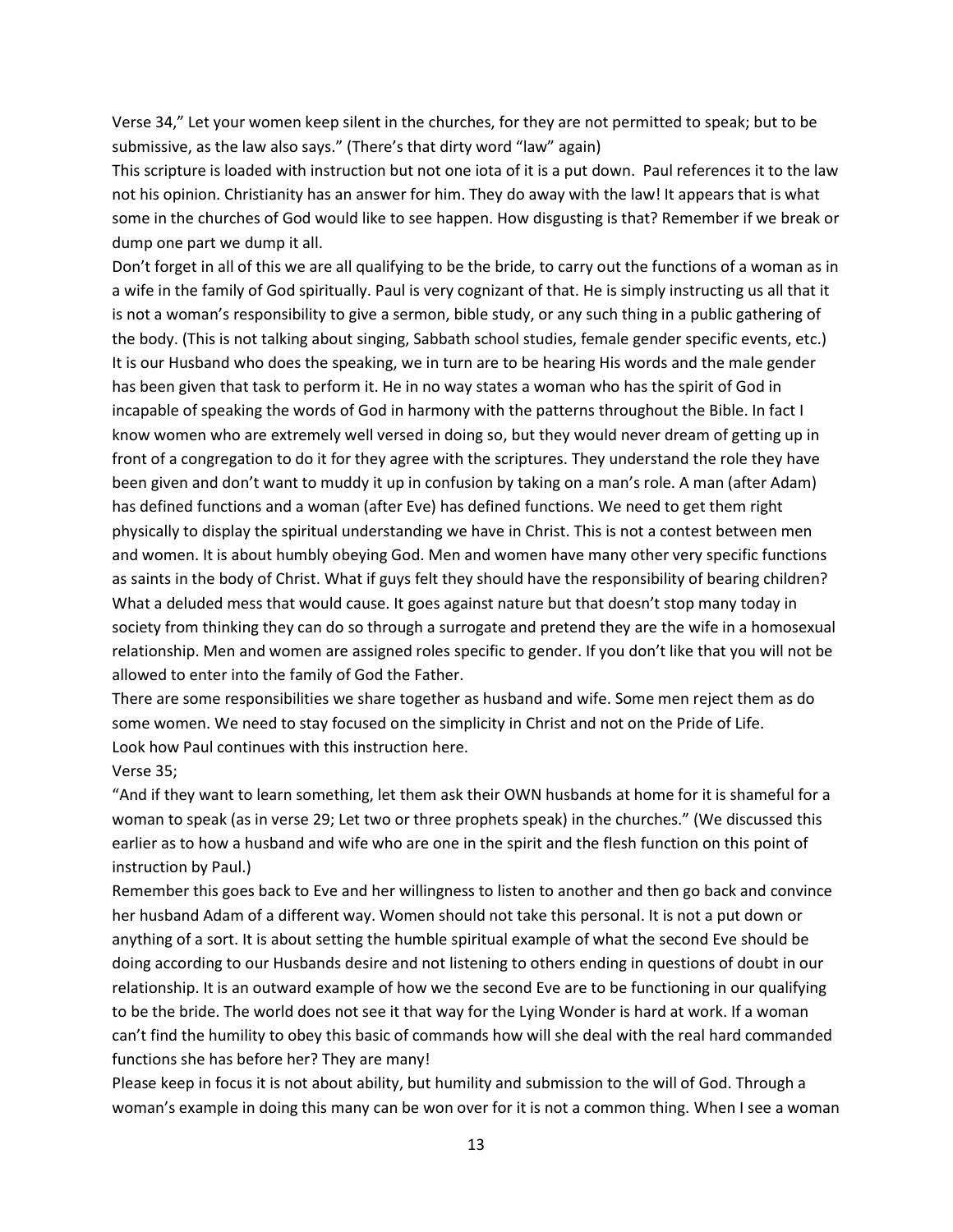display this pattern I am personally humbled and yet proud for her and thank God for this sister in the faith and the example for me that she has reinforced by her actions.

Peter tells us that we in the house of God are under judgment right now in 1 Peter 4:17. Judgment there is #2917 Krima. Strong's says of it, "from #2919, a decision (the function or the effect, for or against crime)."

Vine's says of it, "denotes the result of the action signified by the verb Krino, to judge, a sentence pronounced, a verdict, a condemnation, the decision resulting from an investigation… the process of judgment leading to a decision…"

Yes, we are being judged right now in our calling as to our function in the household of God. It is based on how we obey the laws of God as applied to us and the functions we are in. It isn't dependent on what someone else is doing, just us alone. This is not talking about salvation here for that will be offered to all who have ever lived eventually. It is about much more. It is not to be taken lightly. Each and every one of us has been called for this purpose of learning the function of the bride in the household of God. It is a vitally import function as nature teaches us. It is an awesome opportunity and not some meaningless put down. We are going to cover that which is required of us as the bride but only in part and to some very clear specifics and then tell me it is not filled to the brim with responsibility and accountability and no time for foolishness.

Let's hear a little instruction from Peter on this subject of a wife in the body of Christ as exampled by physical roles. 1 Peter 3:1-7;

"Likewise wives submit (willingly yield) to your own husbands, that even if some do not obey the word, they without a word (no need for speaking) may be won by the conduct of their wives, (actions speak louder than words) when they observe your chaste conduct with fear (respect)."

Now that is power, it is incredible that a woman can win others over without speaking a word. I have personally witnessed that. Many of you probably have as well over the years. The chaste (pure) conduct of a wife can win over non-believers.

Why?

Because it was very uncommon then and more so now!

Verse 3;

"Do not let your beauty be that outward arranging of the hair, of wearing gold, or of putting on apparel; but the hidden person of the heart; with an imperishable gentle and quiet spirit, which is very precious in the sight of God."

No preaching, teaching, or sermonizing, needed to catch the eye of God. No flashy apparel or any such thing.

Verses 5-6;

"For in this manner, in former times, the holy women who trusted in God also adorned themselves, being submissive to their own husbands (not listening to the whispers of another) as Sarah obeyed Abraham, calling him lord, whose daughter you are if you do good and are not afraid with any terror." Many moderns can't finish Peter's teachings here once they get to the "calling him lord" bit. Peter is not advocating that we do that, at least not as to how the world understands lord. Sarah was not in terror of Abraham. She loved and respected him and certainly understood her role in the household. Peter sums up this instruction here in verse 7;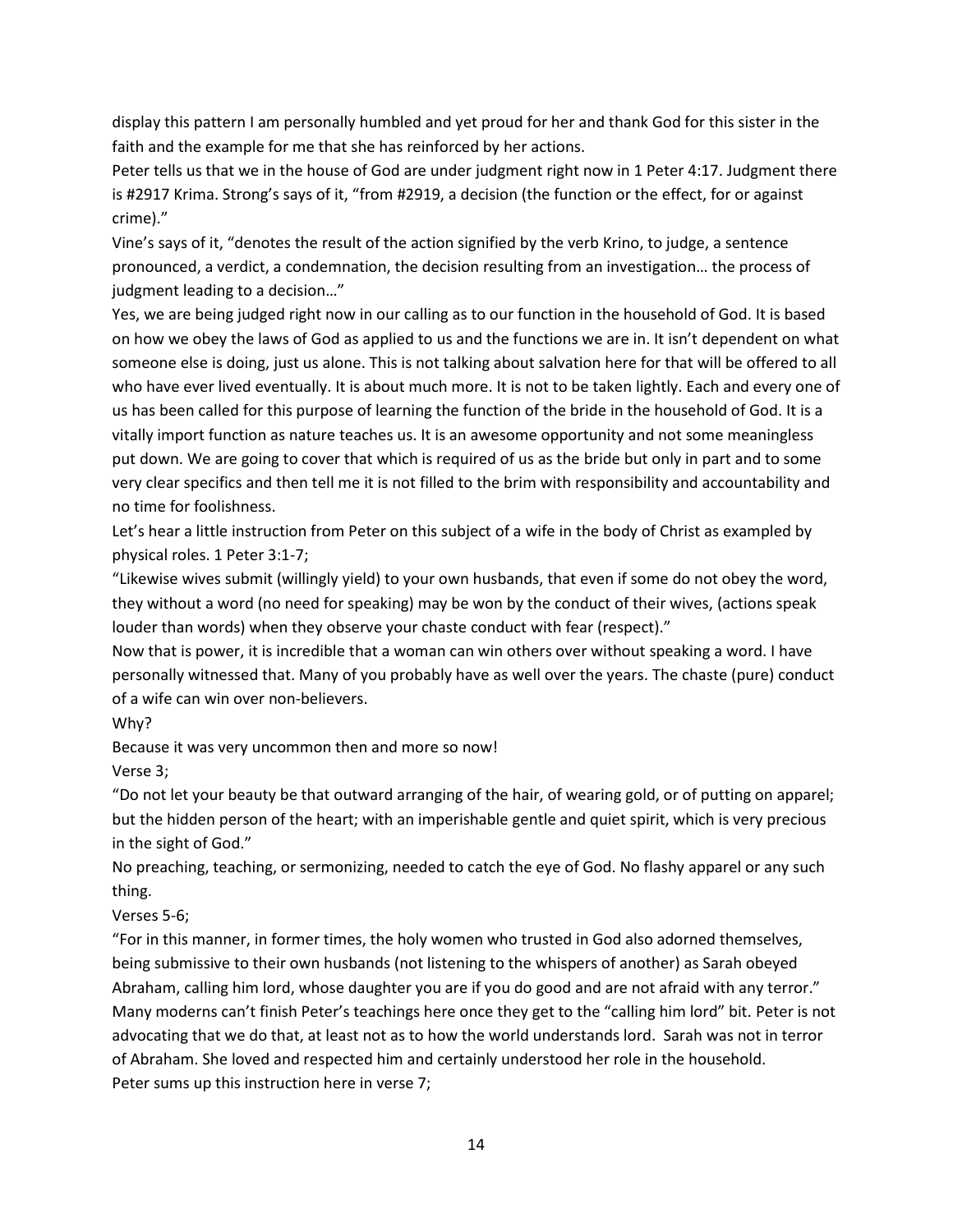"Likewise husbands, dwell with understanding (just like your wife), giving honor to the wife as the weaker vessel (treat her gently just as Christ does us) and as heirs together of the grace of life, that your prayers may not be hindered."

Each of us, male and female, husbands and wives, have specific responsibilities to fulfill. If we are true to them in the Lord, we will be co-heirs together in the promises of eternal life and much more.

In Romans chapter 8 Paul tells us we are children of God, and in verse 17 says; And if children, then heirs, heirs of God (the Father) and joint heirs with Christ, if indeed we suffer with, that we may be glorified together."

That's all of us, men and women. We are all involved in a very detailed and long qualifying process. It is not an easy task to comprehend the complexities of it in this age we live in with so many ungodly examples of improper conduct being flaunted at us from every direction. Only with the mind of Christ in us can we succeed.

Let's now deal with the very specific commanded path for a woman called of God to conduct herself in the body.

1Timothy 2:8-15;

"Therefore I desire that the men pray everywhere, lifting up holy hands, without wrath and doubting (that's a tall order); in like manner also, that the women adorn themselves in modest apparel (certainly not talking about burlap) with propriety and moderation, not with braided hair or gold or pearls or costly clothing (the status symbol look of his day) but, which is proper for women professing godliness (the mindset of Christ) with good works.

Let a woman learn in silence with all submission (Just think if Eve had have followed that example with Adam.)

And I do not permit a woman to teach or to have authority over a man, but to be in silence. For Adam was formed first then Eve, and Adam was not deceived but the woman being deceived, fell into transgression."

The second Adam did not sin, and certainly is not going to throw His bride under the bus. The second Eve will look only to her husband and she will not allow another to come between them. Let's read on for now we have the great belittling coming as perceived by the moderns.

"Nevertheless she will be saved in childbearing if they continue in faith, love, and holiness, with selfcontrol."

I fail to see anything demeaning in that. I have experienced the example of my wife doing just that for over 30 years of marriage. In my opinion it is the most important role in our household. The family could do without me more than they could do without Linda in many respects. That is not a statement in false humility or boasting on my part. If we all functioned under the criteria of the resume of a bride of great value as detailed in Proverbs 31 we would have a much healthier church. When I think of a wife I think of a woman who wants to bear children, who is committed to nourishing them and teaching them in what is right. She is the focus of the family in so many respects. She is involved in every aspect of the household on a daily basis. Somehow this has become a demeaning thing.

God commanded Adam and Eve to become fruitful and multiply. Do any of us for one moment think that command will not apply to the second Adam and Eve? Let's just take a moment and jump to the end of the story of the bride of Christ after the marriage to the Lamb of God. Actually we can call it the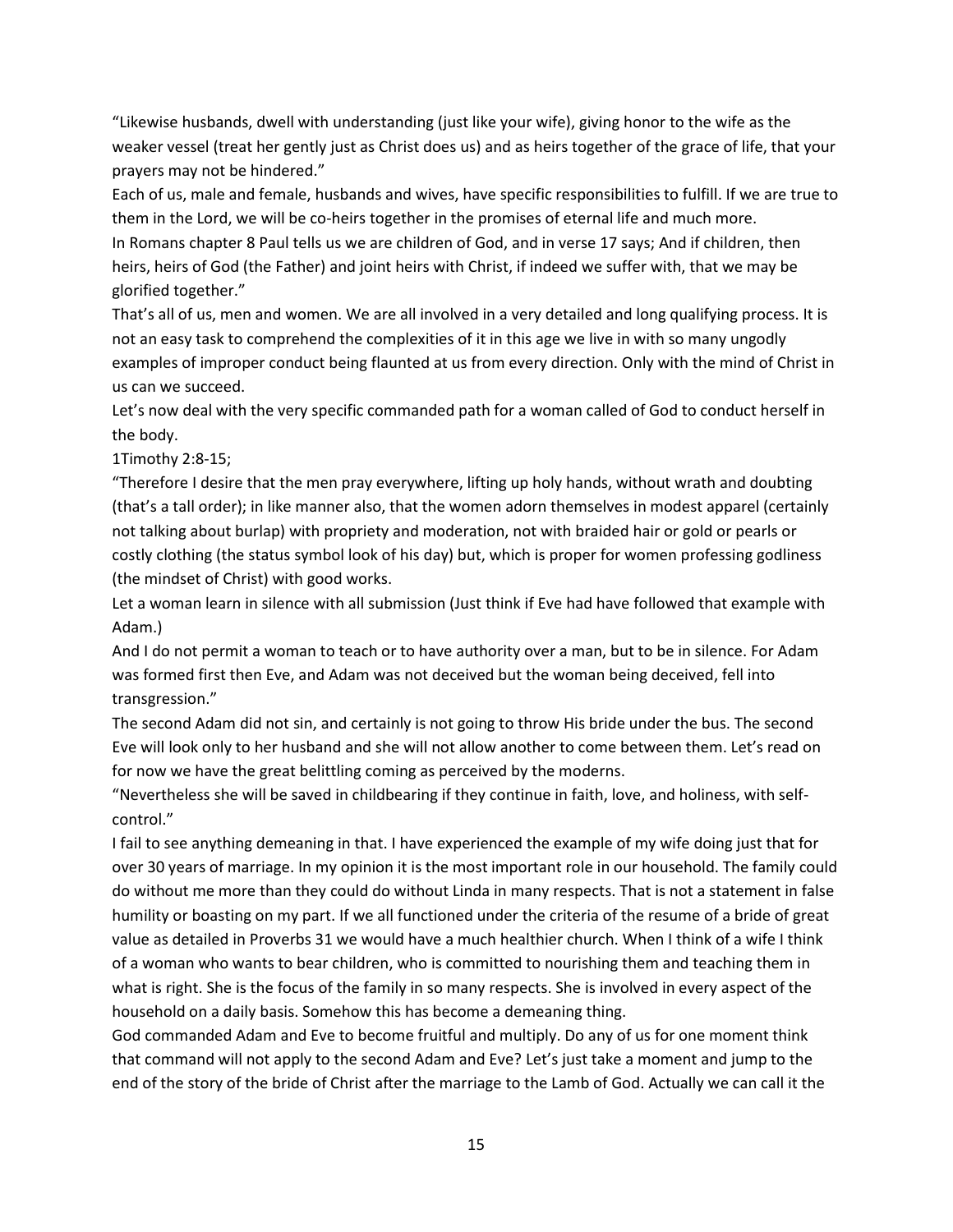beginning of sorts, for it is descriptive of the bride carrying out one of her basic responsibilities in the family of God.

Revelation 22: 17.

"And the spirit and the Bride say come! And the one hearing, let him affirm come! And let him who thirsts come. And whoever desires let him take the water of life freely."

Does this hit home brethren! The Bride will be dispensing the "Water of Life" to all who will be the children in the household of God. Yes she will fulfill the responsibilities as the mother for she will be the second Eve. She will be running a lot of the household functions under the Father and her husband Jesus the Christ. We are talking about the children of that union here. There is a very exact and specific set of functions we must all be doing in our calling to qualify for this. Once again, this is not just about salvation but much more.

The apostle Paul covers the responsibilities of a wife in the household as well as in the church. She plays a major supporting role in both. I frankly believe that many have never bothered to look at it from this perspective. Her responsibilities are almost endless in scope. The example set in the scriptures of what the Father and the Son are looking for in the bride is very clear and concise. There is no guessing involved. Her role is absolutely a supporting role just as her Husbands is at this time. He yielded Himself to the Being we now know as the Father. He divested Himself of all His eternal existence and privileges to take second position to the Father even though He was equal in all with Him. That is the mindset they are looking for and not one which says I am better than you. Satan failed miserably in his role when it came to yielding to another. His gifts allowed his image of himself to swell to great heights. The bride of Christ will not allow this to happen. She will work within the laws of the household and deem others more worthy of many things more than herself even though she in many cases has more ability than they. She is humble and has no part in the Pride of Life disease.

Let's read what Paul, the supposed trasher of woman has to say to Timothy. Keep in mind this is the same man who said the following, "When I call to remembrance the genuine faith that is in you, which dwelt first in your grandmother Lois and your mother Eunice, and I am persuaded is in you now." He is acknowledging the preeminence they have had in Timothy's life as to the way of God. No mention of Papa bear here is there. These two women worked hard to turn out a good product in Timothy. That was undoubtedly not an easy task. I know what it is to be raised by a grandmother and mom. I and my brother and sister experienced that very thing. Niether mom nor grandma were in the faith but their work ethic was embedded into us and much more.

1Timothy 5:14;

"Therefore I desire that the younger (widows) marry, bear children, manage the house, give no opportunity to the adversary to speak reproachfully"

Here Paul defines the two major responsibilities of a wife. He has mentioned child bearing earlier. Remember he said she is saved through it. To the moderns that is a real opportunity to label him as a sexist. Ignorance can be used to offset some blame in those doing so but a line must be drawn with it as to their being deceived. There should be absolutely no confusion when it comes to the second responsibility he mentions here, "manage the house." The deceived Paul bashers would once again jump on the bandwagon and use this to claim Paul was a typical "old boy" who regarded women as a beast of burden. To them managing the house equates to carrying two kids around while cooking and cleaning for his highness. Nothing could be further from the truth!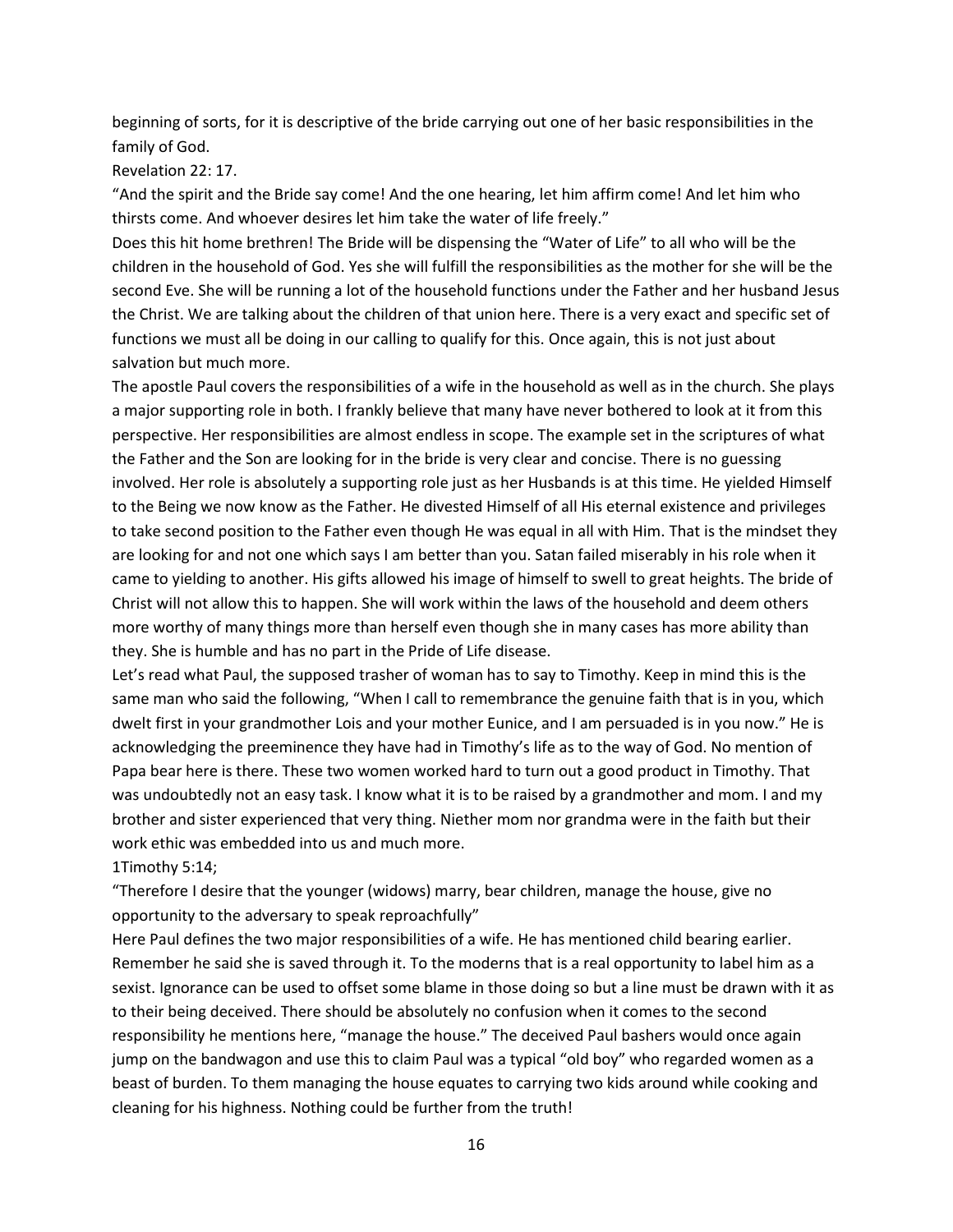Manage here is #3616 oikodespoteo. Strongs says of it, "from #3617 to be the head of ie rule the family; guide a house."

Vines says of it, "from oikos, a house and despotes, a master, signifies to rule the household so the RV in 1 Timothy 5:14 (KJV guide a house)."

Under guide it says "In 1 Tim 5:14, the RV rightly translates the verb oikodespoteo by , rule the household (KJV guide the house) the meaning being that the management and direction of household affairs."

Yes brethren this is not a misprint in the scriptures. It is a living fact which will be carried on for eternity in the household of God the Father. The Bible will teach us shortly the depth and breadth of this awesome opportunity we who are called at this time have before us. What Paul has just shocked the moderns with is something to behold. We are all in training for it, whether male or female. Our biggest test regardless of gender is if the Pride of Life will suck us down to the level of Satan's pitiful selfimportance or not. Scriptures will tell us this is a full time function with no time for idle chatter or wastefulness. It is about absolute devotion to husband and family in every activity she undertakes. In 1 Timothy 3, Paul gives very detailed instructions to the church on the qualifications of Overseers and deacons (all males here, with wives mentioned in a supporting role). All of Paul's instructions to Timothy and thus to us are inspired by God. As such they are a mystery to this world which is under Satan's influence and completely wired into the prince of the power of the air. For the most part they can't comprehend how one of the Elohim could become a servant any more than Peter could understand why Christ was washing his feet on the Passover before He was murdered. Paul tells Timothy in verses 14-16 why he was giving him the very specific instructions he was presenting. 1Timothy 3:14-16;

"These things I write to you, though I hope to come to you shortly; but if I am delayed, I write so you may know how you ought to conduct yourself in the house of God, which is the church of the living God, the pillar and ground of the truth. And without controversy great is the mystery (hidden truth) of godliness: God (Yes that is Theos #2316) was manifested in the flesh (Just as Philippians 2:6-8 clearly explained earlier) justified in the spirit, seen by angels, preached among the Gentiles, believed on in the world, received up in glory."

Christ became the living example of humility. He emptied Himself of His glory and took the form of a man unto death. He was totally reliant on the Father to restore that glory to Him. He put our interests above His! He put everything on the line for us to teach us the right example, to display the right mindset. He became the Son of the Father. He deferred all authority to the Father. He willingly yielded to Him and He expects, demands in fact, nothing less of us in our relationship with Him. Carrying out our commanded responsibilities in this short physical life and in the duration of our calling will determine whether we will qualify to be His bride, His wife, for eternity and thus carry out the incredible responsibilities of child bearing and managing the household of God.

Satan can't even begin to understand the degree of humility it will take to accomplish this. Please don't be beguiled to think humility equals weakness. The world has a warped sense of what humility is. Humility is total strength and control of oneself. It is the suppression of the pulls of the flesh and thus the ability to serve others regardless of their "status." We who are called by the Father and have His spirit can comprehend these things. We don't always complete them in everything we do for we are a work in progress. Christ is washing us clean daily if we are yielding to Him in all things. That is a very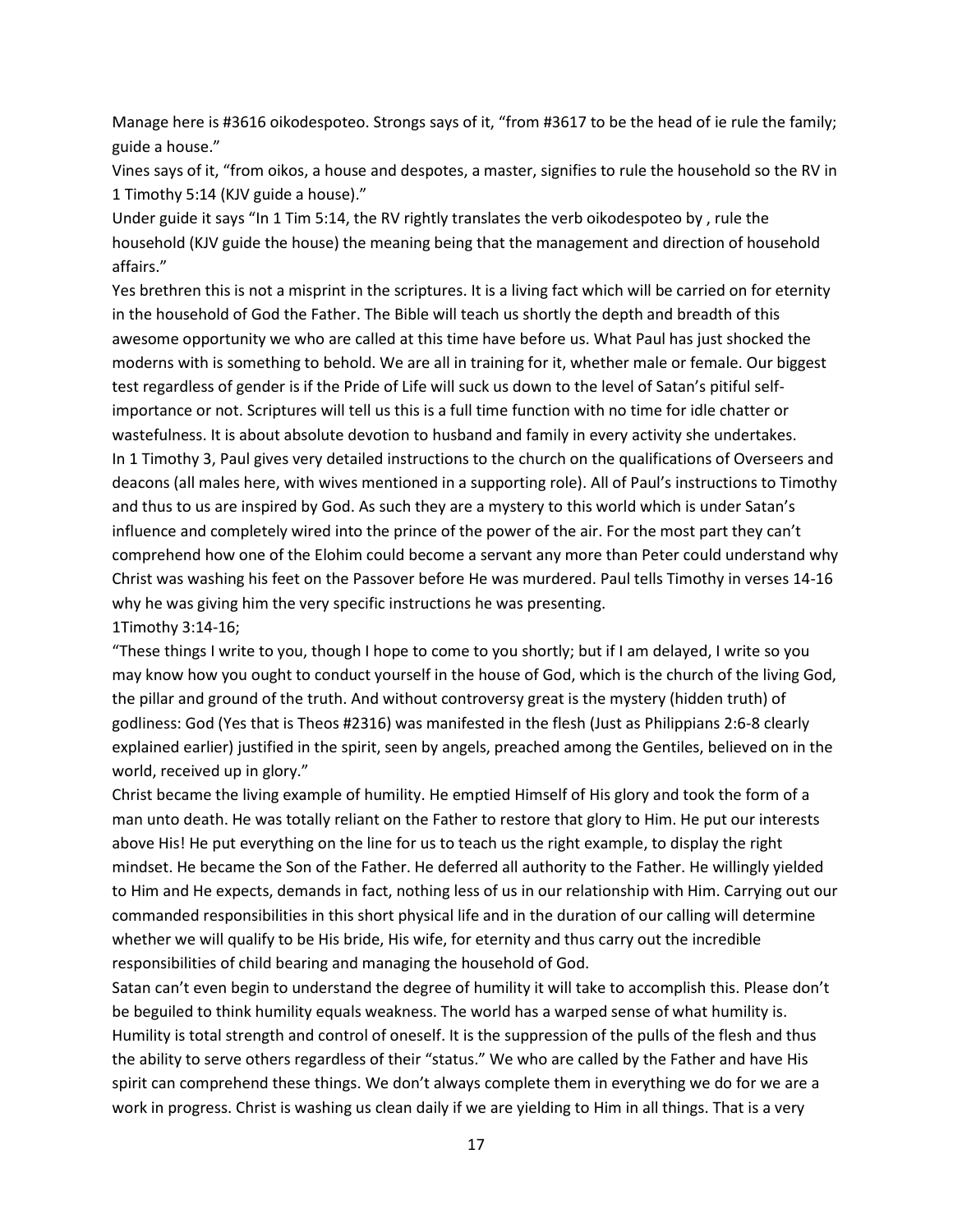difficult road to walk by ourselves, in fact impossible. If we are yoked with Him He will carry the brunt of the burden.

A woman's role in the body of Christ is many positive things but to me it is above all a thing of incredible beauty. I think you will agree with me when we go through Gods resume for the bride detail by detail. Unfortunately when I look around today and see women and men bewildered and offended by what Paul has to say about a woman's role in the body I hurt for us all. Every one of us has been and will be continually tested on our faithfulness to our calling. In fact it will become relentless in the near future in my mind. Cooking and cleaning with a couple of kids in tow is not our future and should not be looked upon as the daily function of any woman in the body of Christ. If you think that is all there is to the function of a wife then you have sold yourself short of the glory which awaits us all. We must do our part regardless of our gender. We must assist each other in our functions of being a husband and a wife in the body of Christ. It is not a contest between genders or spouses. If we do not function as one in a marriage it will be near impossible to finish the quest we are on as to qualifying to be the bride. Proverbs 31:10-31 is a finely detailed resume of what Christ is seeking in His bride for eternity to come. It is a tall order when focusing only on the physical. Be mindful we can't finish what we don't start and if we do not recognize what we are being called to at this time it will not happen during this calling. If we do recognize what God is doing at this time in our lives then we have the assurance of our Saviors assistance in completing it. We start, we remain faithful, He finishes! Verse 10;

"Who can find a virtuous wife? For her worth is far above rubies."

The Hebrew word translated virtuous here in the NKJ is Hayil #2428. It is a fascinating application of the word here in the context of a wife. Do not lose sight of the fact it is presented in a question with an underpinning of doubt. The author of this NKJ translation I am reading has a footnote in the center column which states, "Literally a woman of valor, in the sense of all forms of excellence." That's a mouthful!

The Vines says of Hayil, "strength; power; wealth; property; capable; valiant; army; troops; influential; upper-class people (courtiers)."

Vine's goes on with a lengthy explanation of it in its various applications. In brief it gives 5 distinct uses of the word.

First it signifies a faculty or power as in the ability to effect or produce something. This tells us we need to have a creative spirit which is accompanied by a desire to work.

Secondly it means wealth, property, with the nuance of the word focusing on one's ability based on wealth and goods. That simply means, can the individual function with wealth and goods in a godly way or will it be coveted and abused in its use. There is a lot at risk in the household of the Father on that point for we are to inherit all things and be a co-heir with our Husband in such.

Thirdly it is used in the sense of able, the ability to do a job well. Can we be trusted to follow directions from our Husband and no other. If we look to someone else to tell us what our Husband is saying we are following the path of the first Eve.

Fourth, it at times means army in the sense of a combination of a lot of individuals. Under such an idea the word can represent the members of an army distributed to perform certain functions. Does that not set the bells a ringing? The bride of Christ is the body of Christ. Ephesians 4:16 jumps to mind as do many other scriptures, "from whom the whole body, joined and knit together by what every joint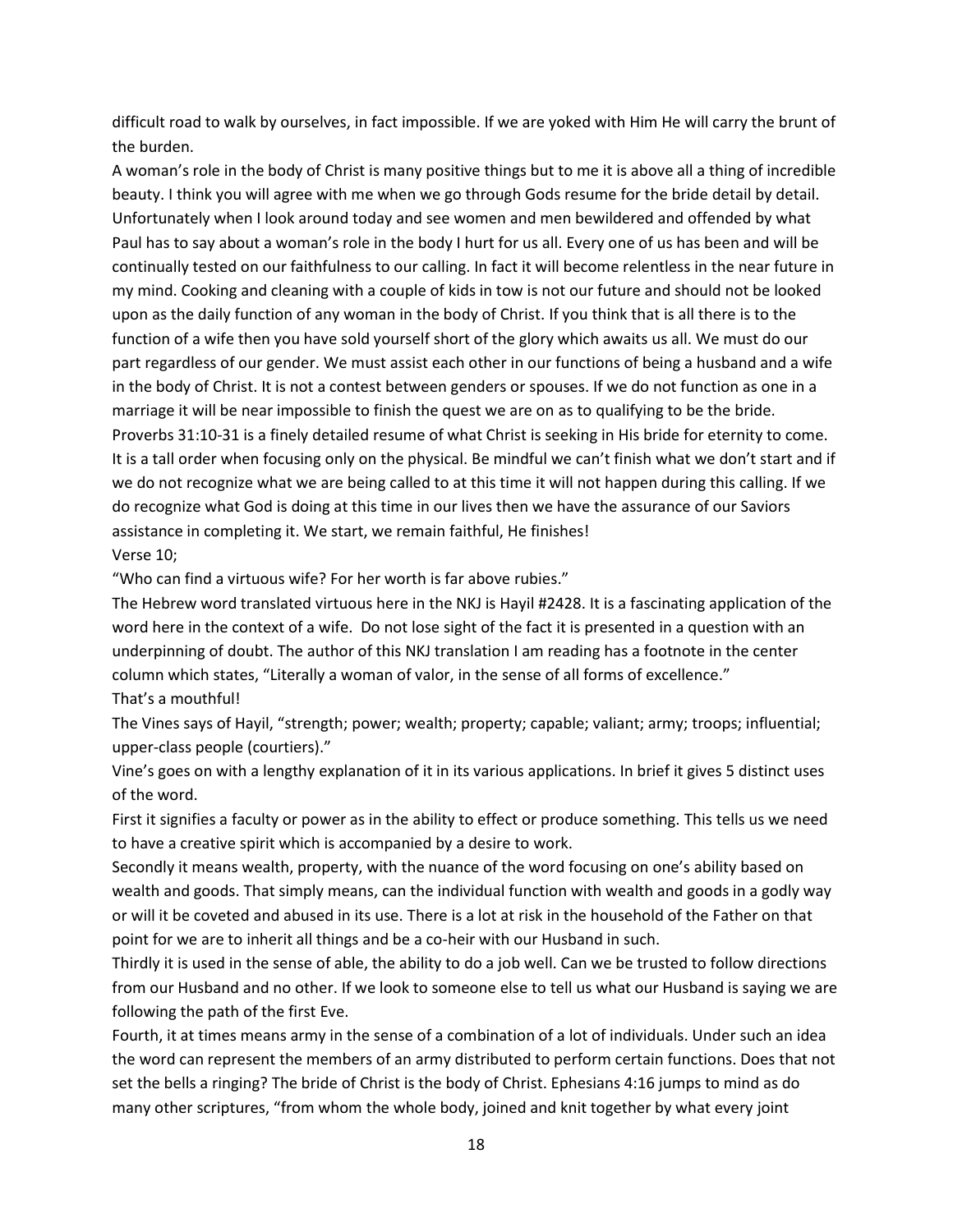supplies, according to the effective working, by which every part does its share, causes growth of the body for the edifying of itself in love," Also Rev 19:14, "And the armies in heaven clothed in fine linen, white and clean followed Him on white horses." And Rev 17:14, "These will make war with the Lamb and the Lamb will overcome them, for He is Lord of lords, and King of kings and those with Him, called, chosen, and faithful." And Zechariah 14:5, "…thus the Lord my God will come, and all the saints with Him". And Jude 14-15; "Now Enoch, the seventh from Adam, prophesied about these men also saying the Lord comes with ten thousands of His saints, to execute judgment on all, to convict all who are ungodly among them of all their ungodly deeds which they have committed in an ungodly way, and of all the harsh things which ungodly sinners have spoken against Him."

The application of this nuance to the bride of Christ is a just and proper application. The wife of Christ will be composed of many individuals who function in unison for the betterment of the family and interests of God. She is the army of Christ. (Rev 19;14)

Fifth it states hayil represents the upper class. The bride will be ruling with Christ, they will be kings and priests. Many scriptures can be inserted here in this usage of the word in relationship to the bride of Christ.

The word hayil is an encompassing word being descriptive of many attributes to be desired by a husband in a wife. We also read here that her worth is far above rubies. This in some respects, humanly speaking, may come across as an understatement when we are finished reviewing her resume. It will become very clear that by and of ourselves we could never achieve this goal. Our Husband enhances the basic natural abilities we have to be able to build up His body as He places us in it. Keep in mind we are talking about the collective body of Christ here. Do not be overwhelmed if when reading all the attributes the wife possesses that you become discouraged. It is a collective thing. But as individuals we must do our very best to develop each of them into our labor in the Lord and the family of God. We need to strive for excellence.

Now we read about the first qualifying statement of which many are to follow.

"The heart of her Husband safely trusts her; so He will have no lack of gain."

Two really important things right from the start. Let me ask you ladies reading this, does your husband trust you with everything? If not, you need to examine why. Is it because of you or him? This is not a question to generate strife. If you have a good work ethic and a character to match it and he does not trust you with everything then he has a problem. On the other hand if you have a habit of being wasteful with time and possessions then you have a problem. To have a trust filled relationship with Christ we all need to be focused on doing our part. If we can't perform that in the physical realm we will not be doing so in the spiritual. Now if you are saddled with a deficient husband you can work to win him over with your diligent example of a woman of valor. If he is really deficient of which there are many in the world you are still obligated to set the right example. Do not let such a situation taint your relationship with Christ and do not let any doubt creep in.

When I was in Kenya several years back I was told prior to my visit that it would be very helpful to focus my speaking on the validity of the law and holy days under the second covenant scriptures. That focus of speaking was short lived. I still addressed it but from a much different perspective than what was expected. We were able to meet with many congregations and gatherings of people over our two and a half weeks of traveling all over the western part of the country. It did not take very long for Rick and I to realize there were a lot of real wastes of the male gender in the gatherings. I am referring to the types,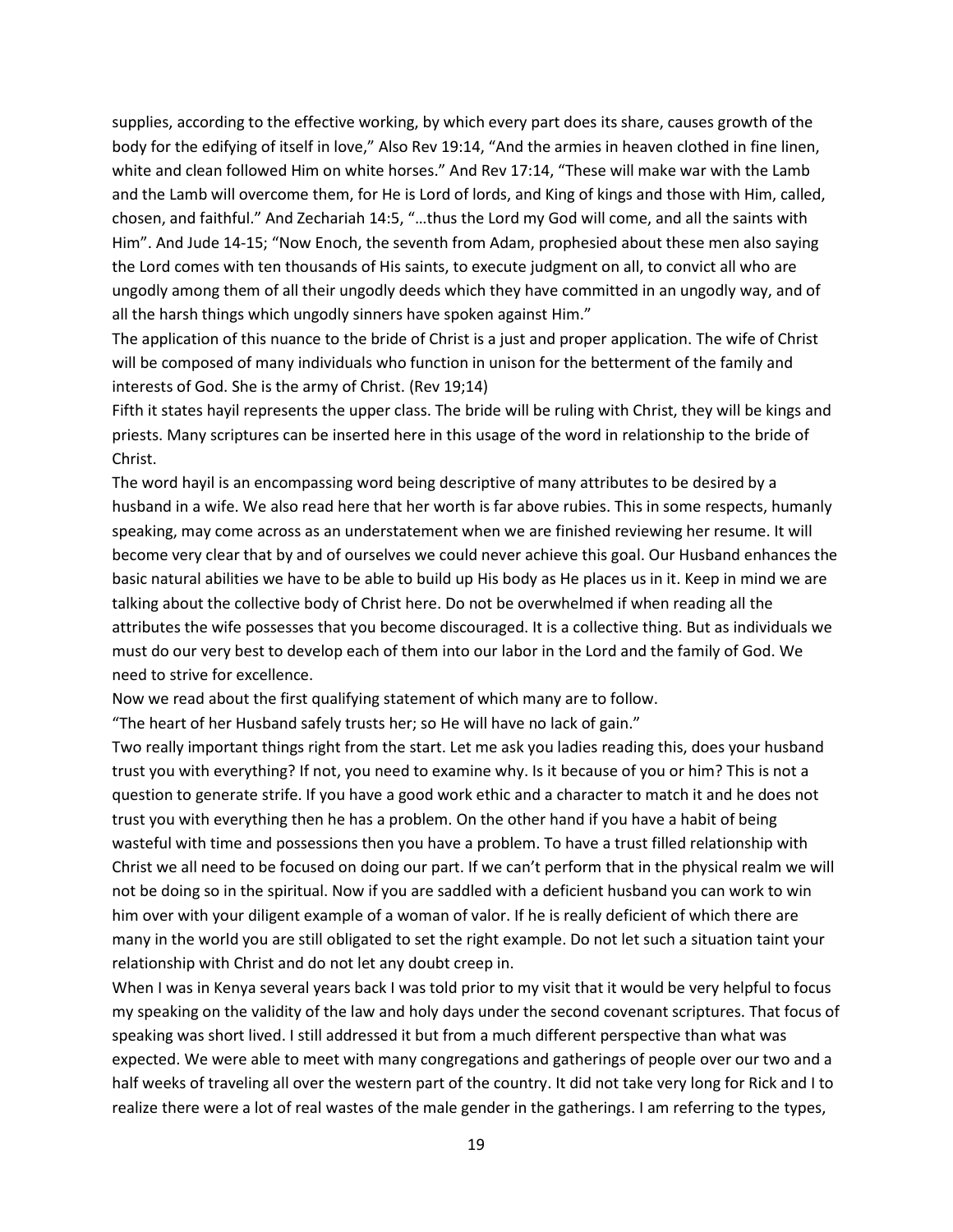who think their wives are a beast of burden, and that they are to be waited on hand and foot. We did also meet some very converted men as well. Personally my focus switched to speaking primarily to the women who came to hear what we had to say. Some of these women would walk 20 miles or more to attend. Keep in mind they still had to meet their daily responsibilities and workloads such as getting up long before sunrise to prepare the days food, walking miles in many cases to get the days' supply of water from the a river, fixing fences, shelters, mending clothes, tending to livestock, and oh yes taking care of the children, etc. My heart surrendered to them in the example they set even when saddled with a waste for a husband. They carried out their duties and responsibilities continuously. They were and are living examples of what we are going to read here in Proverbs 31. From day two of speaking on, we focused on the bride of Christ and her calling at this time. Many sisters in the faith were encouraged. They had never been presented with the extent of their calling prior to our visit. We in turn learned a lot about them, ourselves, and the importance of our calling at this time.

So here in verse 11 we are told the heart of her husband safely trusts her. Trust is the basis of a sound marriage. It is the same for an eternal marriage as well if not more so. We can be assured that if the heart of Jesus Christ does not safely trust us we will not function as the bride in the Fathers household for eternity.

The second part of the statement in verse 11 is, "so he will have no lack of gain."

The moderns would jump on this and vehemently bellow out their disgust at her being exploited for his gain. Is that what the scriptures are teaching?

The Interlinear translates it as follows, "The heart of her husband trusts in her, so that he has no lack of gain."

If we are truly one with our husband physically or spiritually then his gain is our gain. We are one body as the scriptures put it so often. My wife uses the family resources for the gain of the entire family. Very seldom will she ever use them just for herself and for that matter neither do I. That is something we have practiced from the beginning of our marriage. I know others who function similarly. The family is our focus and thus I as the husband gain from every endeavor; be it in dollars and cents, or honor, or recognition due to the efforts of my wife. Linda has access and control over everything WE own. She does not need "my permission" to utilize any of it for I trust her because of what she has done consistently over the years. That is exactly what our Husband Jesus is talking about. I have known men in the church organizations who will not let their wives handle any financial affairs in the household. They have to ask to have money for groceries, etc. We are not talking about women who have acted in any way that would demand such treatment. Yet these "men of the faith" push their wives into a box and decide when to let them out. What a disgrace to the body, where is the trust!

We are going to be co-heirs with Christ as Romans 8:16-17 so clearly tells us. "The spirit itself bears witness with our spirit that we are children of God (the Father) and if children, then heirs, heirs of God and joint (co) heirs with Christ if indeed we suffer with, that we may also be glorified together." Actually co-heirs there means "participants in common." We are about to read what that means here in the balance of Proverbs 31. We will be entrusted with all that is our Husbands. We will work with Him in everything! This wife of valor here has access to all the family resources and uses them to build up the family and to affect any who come into her sphere of influence. That's a little more than cooking and cleaning. Keep in mind what Paul said was a responsibility of the wife, oikodespoteo or "rule the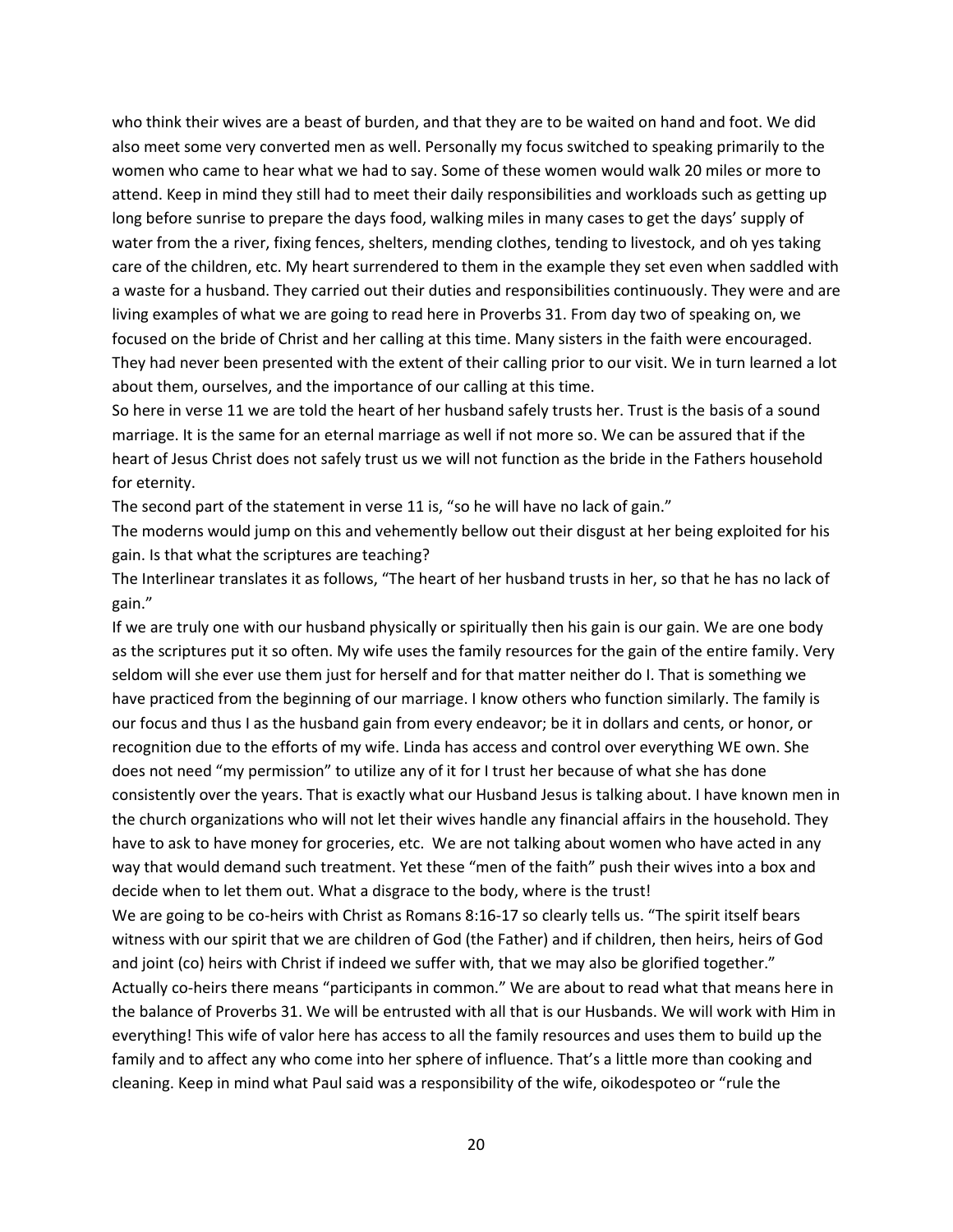household" meaning, "management and direction of household affairs." Oh yes we will have a lot to manage and direct in the future if we qualify in doing so now in this test run of things. Verse 12;

"She does him good and not evil all the days of her life."

Brethren, that goes way beyond intimate. She loves and respects her husband beyond anything else in life. She is always looking out for him and his family's wellbeing. I hope those of us who have been called by the Father have been blessed to have a relationship with a spouse who is deeply converted and not conquered. I have learned so much of what is expected of me as one betrothed to Christ from my wife that it would take a lot of paper to put my thoughts into print. That does not mean we have a perfect relationship by any means. We will only have that on a spiritual level with Christ, with Him doing most of the efforts to cover our shortfalls. What I am saying is my wife Linda clarifies in the flesh many of the things I am to be learning in the spirit.

### Verses 13-15;

"She seeks wool and flax, and willingly works with her hands. (Does not have to be told or prodded to do menial or any other tasks) She is like the merchant ships; she brings her food from afar. She also rises while it is yet night, and provides food for her household and a portion for her maidservants." This is not only the epitome of a devoted wife but also of a devoted woman in service to all within the household regardless of status. This is a humble mindset just like that of Christ. She is not threatened by "peer pressure" or any such thing as to her activities. She could care less about what the Joneses think. Verse 16;

"She considers a field and buys it; from her profits she plants a vineyard."

How many of you women have the freedom to do such things in your household? How many have the experience to be able to do such things? If given the opportunity could you do it? Would you be intimidated by the prospect? You have been called to inherit the kingdom with Christ! We all need to learn how to use our family resources to produce more. That's every resource and at all levels of value. Ten dollars goes a lot farther at a garage sale or Goodwill store than at a department store doesn't it. Many women in the faith function in that mode and carry's it to much higher levels but there are some who would not be caught dead at a garage sale or Goodwill store. Vanity is a destroying force. If we can't be trusted in a little how will we be trusted in a lot? We need to be industrious and thrifty in our present responsibilities to be able to move onto our future ones.

Verse 17-19;

"She girds herself with strength, and strengthens her arms. She perceives that her merchandise is good, and her lamp does not go out by night (Matt 25:1-10)." This is a woman of many talents who knows her capabilities and is not afraid to use them to benefit others. She does not waste time trying to redefine her responsibilities as a wife and mother. She is very secure in her position in life and it is a sweet aroma to God.

"She stretches out her hands to the distaff, and her hand holds the spindle. She extends her hand to the poor, yes she reaches out her hands to the needy. She is not afraid of snow for her household, for all her household is clothed with scarlet. She makes tapestry for herself; her clothing is fine linen and purple." This woman does not do anything haphazardly. She has purpose in all she puts her hand to with the focus on the wellbeing of others.

Verses 23-25;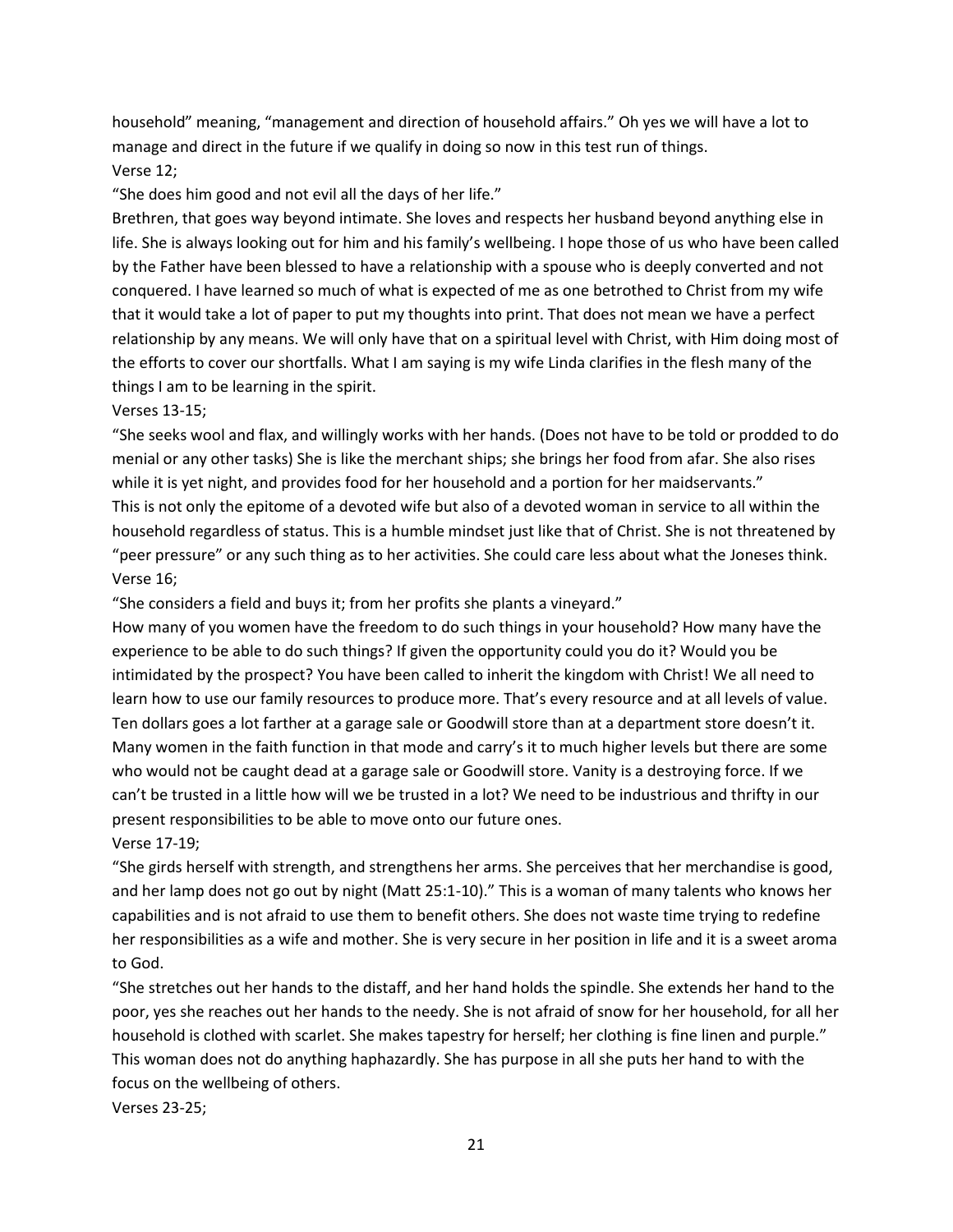"Her husband is known in the gates, (she brings honor to him) when he sits among the elders of the land.

She makes linen garments and sells them, and supplies sashes for the merchants. (What she has and makes is of great value to others)

Strength and honor are her clothing; she shall rejoice in time to come." (She is not seeking applause in what she does)

So will we brethren if we learn to be of the same mindset as Christ. We will then be able to carry out our duties in the household of God now, which we are being judged on, as to how we are performing. If we keep our hand to the plow we will be able to rejoice in the times to come. Verse 26;

"She opens her mouth with wisdom (wisdom is the outward expression for all to see of our gained knowledge and understanding) and her tongue is the law of kindness" (not complaining about an "inferior" perception of being just a wife who is restricted from responsibilities assigned to her husband. She does not want to be the man of the house but does want to function to her fullest in her given responsibilities).

Verses 27-29:

"She watches over the ways of her household, and does not eat the bread of idleness. Her children rise up and call her blessed; her husband also and he praises her;

MANY DAUGHTERS HAVE DONE WELL, BUT YOU EXCELL THEM ALL." This is no putdown to any but rather recognition to the few who will actually qualify to be the bride of Christ. Her husband and her children know her great value to the family welfare and wellbeing. She goes beyond the norm to serve her family and all who enter into her sphere of influence. There is no Pride of Life in her! Verses 30-31;

"Charm is deceitful and beauty is vain, but a woman who fears the Lord, she shall be praised. Give her of the fruit of her hands and let her own works praise her in the gates."

Revelation 19:7-8;

"Let us be glad and REJOICE and give Him glory, for the marriage of the Lamb has come, **and His wife has made herself ready.** And to her it was granted to be arrayed in fine linen, clean and bright, for the fine linen is the righteous acts of the saints."

The instructions found in Galatians 6:2-5 jump out in summing up so much of what we have read and reviewed today.

"Bear one another's burdens, and so fulfill the law of Christ. For if anyone thinks himself to be something, when he is nothing, he deceives himself. But let each one examine his own work, and then he will have rejoicing in himself alone, and not in another. For each one shall bear his own load."

I ponder at times how many women will make up the number of the bride. Will it be more than men? I do believe a woman has the advantage in many ways. Time will tell. Regardless of that, we will all have to completely understand the responsibilities of a wife and be able and willing to carry them out faithfully under the direction of our Husband and our Father.

Brethren, the Pride of Life affects or better said infects us all from time to time. It can creep in when we are emotional about something or just plain ignorant of something. The scriptures are very, very clear about the roles and functions of men and women in the body of Christ. We don't go outside of the scriptures to have them defined. We are to listen to the words and instructions from our Husband Jesus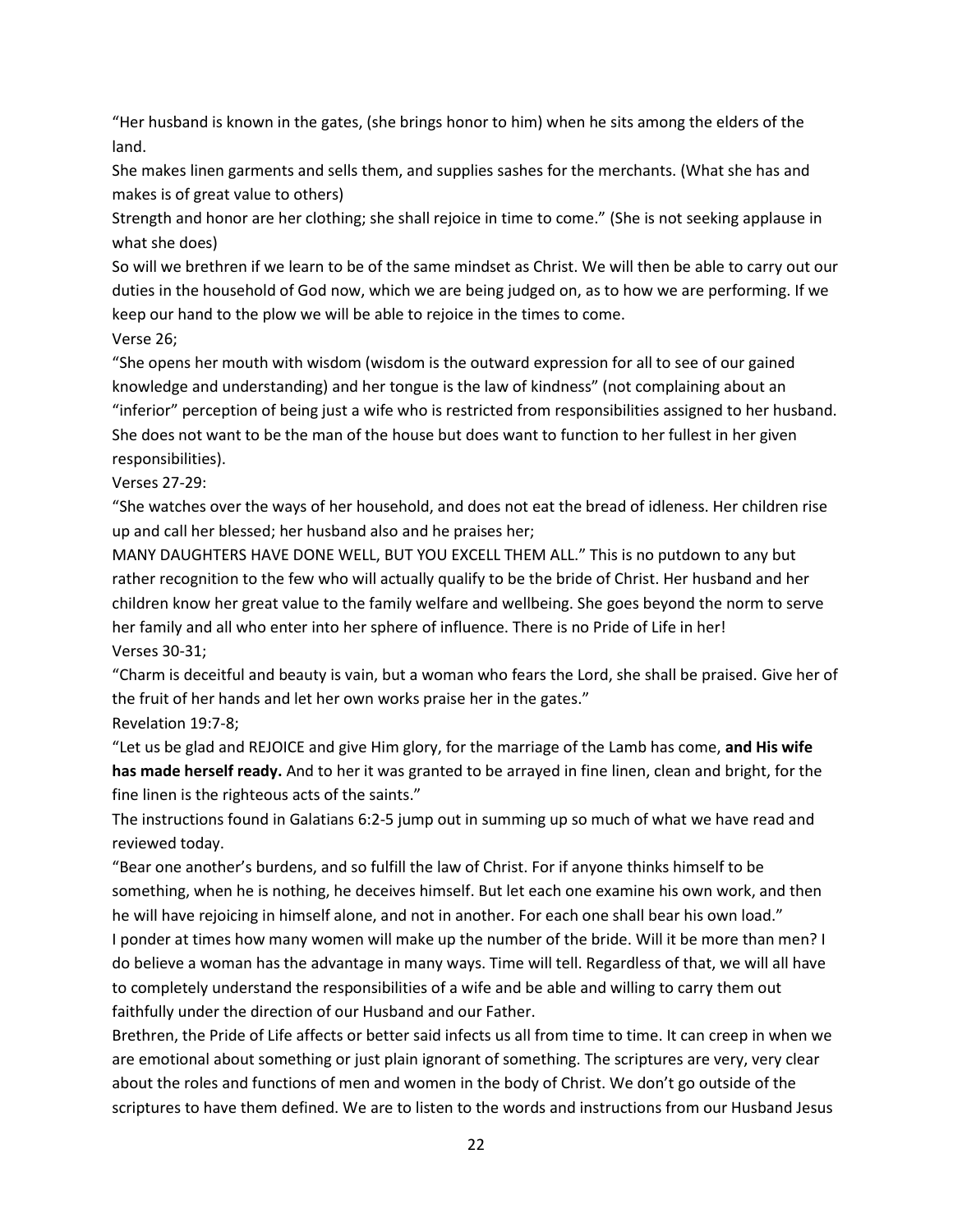the Christ, the Lamb of God, our Savior. We are not to let another come between us. Satan the devil, the prince of the power of the air, is broadcasting his vain and deceitful thoughts 24/7.

The functions of a woman are front and center to the wellbeing of the body of Christ. We all need to be functioning in them spiritually under our Husband whether as men or women called of God the Father. Those of us who are men really need to come to grips with that. The role we are functioning in physically as the husband is already filled spiritually in the household of God. That is a wakeup call guys! Many men today abrogate their responsibilities leaving a void which needs to be filled. We are the providers by divine command and example. That is upside down in today's world of divorces and fatherless children running around. But that is a subject for another day for today we are talking about the role of a woman in the body of Christ for we are not called to qualify for the function of the man, the husband, in the household of the Father.

When scripture talks about childbearing it goes far beyond the birth. It encompasses the life of the child and its wellbeing. That means its nourishing, training, education, safety, and so on.

Let's discuss the teaching aspect. In Hebrew society it was common practice for a male child to remain under the direction of his mother until he was around 12-13 years old. At that time he was expected to come under the father's direction in many things. He would start to learn the trade of his father; be it a shepherd, carpenter, fisherman, etc. That helps to explain in part why Mary and Joseph left Jerusalem without their son Jesus when attending a feast there. A transfer was taking place. That is why when they found Him (in the Temple asking and answering questions) after days of searching He told them that He was about His Fathers business. The point I am making here is that the mother has the direct influence for the most part over the children for all of their early years. That is a huge responsibility. It is actually enormous and why I believe a woman of many years' experience should instruct our children in forums such as Sabbath classes, etc. I love my children and was active in their upbringing. But, I was not as involved as Linda. She was with them throughout the day. My time with them for the most part was after work, weekends, and vacations. I was out earning a living for the family. Linda was running the affairs and day to day management of the household, as well as directly teaching the kids all the fundamentals. She was more influential in developing their norms of behavior than I. The reasons are obvious. So who was more influential when they were young? Mom! No vanity in saying that! That in no way was a threat to me but on the contrary because of Linda's diligent teaching our children have brought me gain in many ways.

A mother has the greatest influence in the lives of young children. That is a very special and vastly important responsibility. The bride of Christ will undertake that same function in the Family of God. As men and women, husbands and wives, we need to follow the instructions our spiritually betrothed is giving us in the Word of God. We are not to foolishly think we are smarter than Him. He and the Father have a reason and purpose for everything they do and say. Their thoughts are far above our thoughts. Brethren we have choices to make throughout our calling. We can either believe God or not. To be lukewarm is not a good option as we can read in Revelation chapter 3. We are to function in the roles as we are placed in the body. It is difficult enough to complete our own without desiring to take on another's. That is relevant to gender and function.

No, women are not allowed to speak as the Bible defines it in services, which was easily explained earlier in context as to meaning. That is a role defined as a man's. There is no slight or put down in any of it. It is what God desires and commands. It is not up to us to challenge Him on it. That is what the